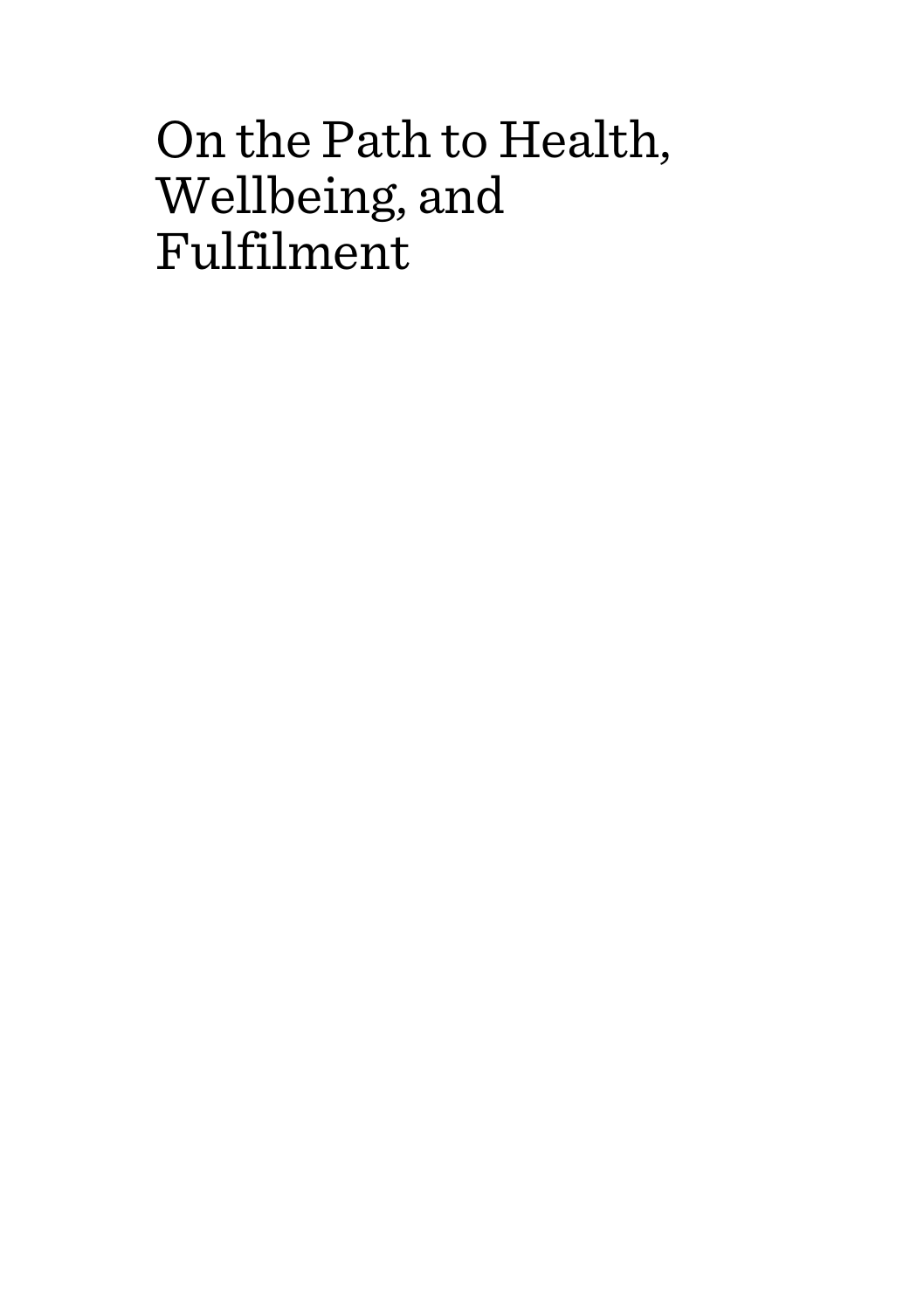This book explores health from a variety of perspectives. Interpreting scientific studies and communicating the findings in an easy to understand way is a gift that keeps on giving. To Your Health will help readers appreciate the importance of research, genetics, environment and lifestyle factors in everyday life and when working through complex medical conditions.

—Beth Frates, MD FACLM DipABLM

President-Elect American College of Lifestyle Medicine Clinical Assistant Professor, Harvard Medical School

An insightful, timely work on what determines our very well-being. —David Robert Grimes, PhD

In *To Your Health*, Dr. Iris Schrijver provides insight and commentary on how the medical community often fails to effectively communicate what is known about the prevention and management of disease, and how this failure impacts health disparities by race, ethnicity, education and socioeconomic status. Dr. Schrijver takes an in-depth and science-based look at what makes us thrive in body and mind and helps us apply a critical lens to market-driven fads. A must-read for medical providers and anyone interested in sorting fact from fiction in the search for better health and well-being.

—Martha L. Spiers LCSW, Executive Director Clackamas Volunteers in Medicine

In "*To Your Health*" Dr. Schrijver gives thoughtful and well-documented consideration to the things in our lives that influence our health and happiness. We can't control all these things, but Dr. Schrijver shows how we can control our *responses,* to our inner cravings, to the things that cause us stress, and to information (and the abundant misinformation) surrounding us in both traditional and social media – misinformation that is intended, in many cases, to make others rich at our expense. "*To Your Health*" is an exceptional book that is well worth your time.

—Timothy J. O'Leary, MD, PhD, Adjunct Professor, University of Maryland School of Medicine.

Former Editor In Chief of the Journal of Molecular Diagnostics; Former Chief Research and Development Officer, Veterans Health Administration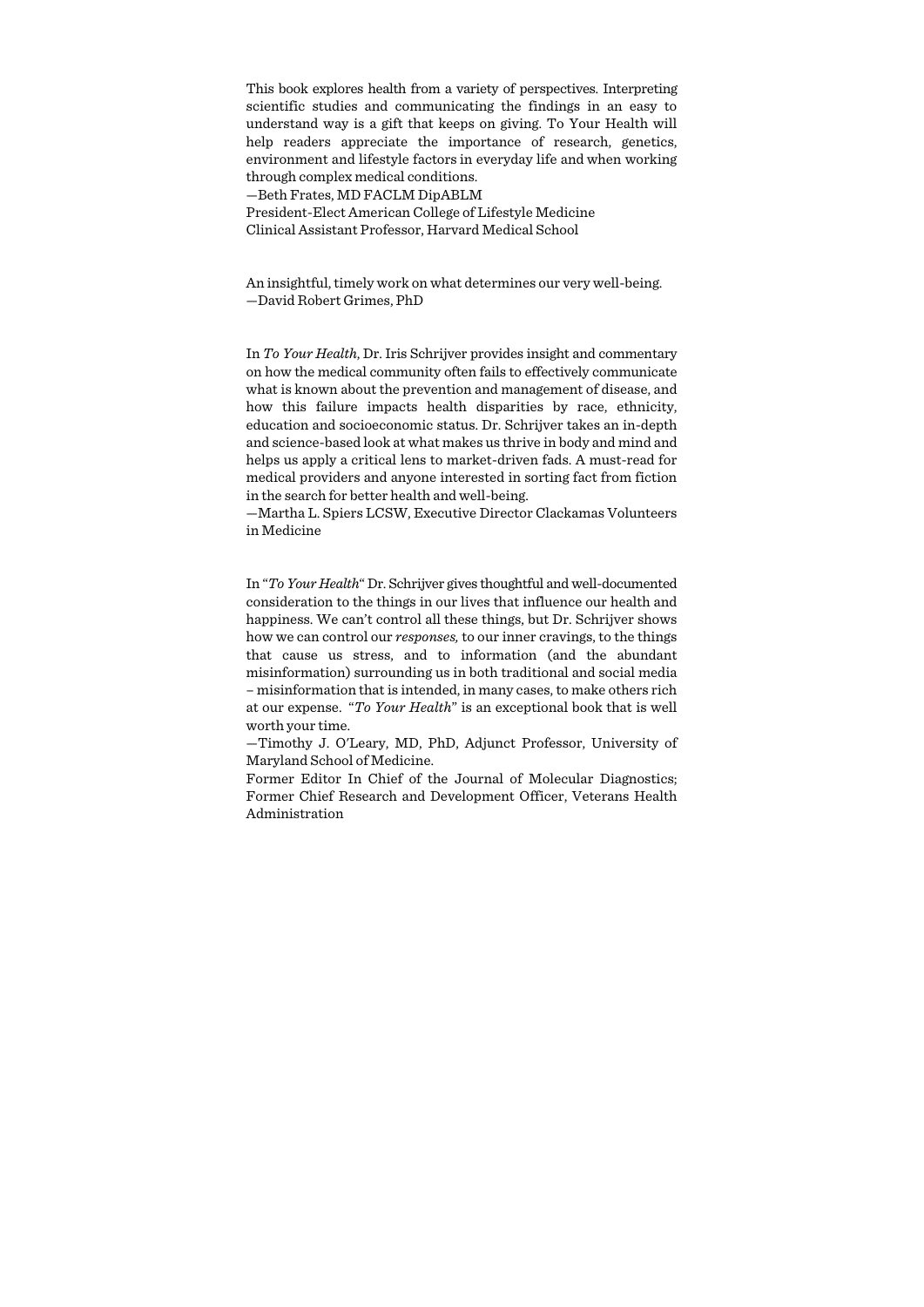# On the Path to Health, Wellbeing, and Fulfilment:

*To Your Health*

By Iris Schrijver

Cambridge **Scholars** Publishing

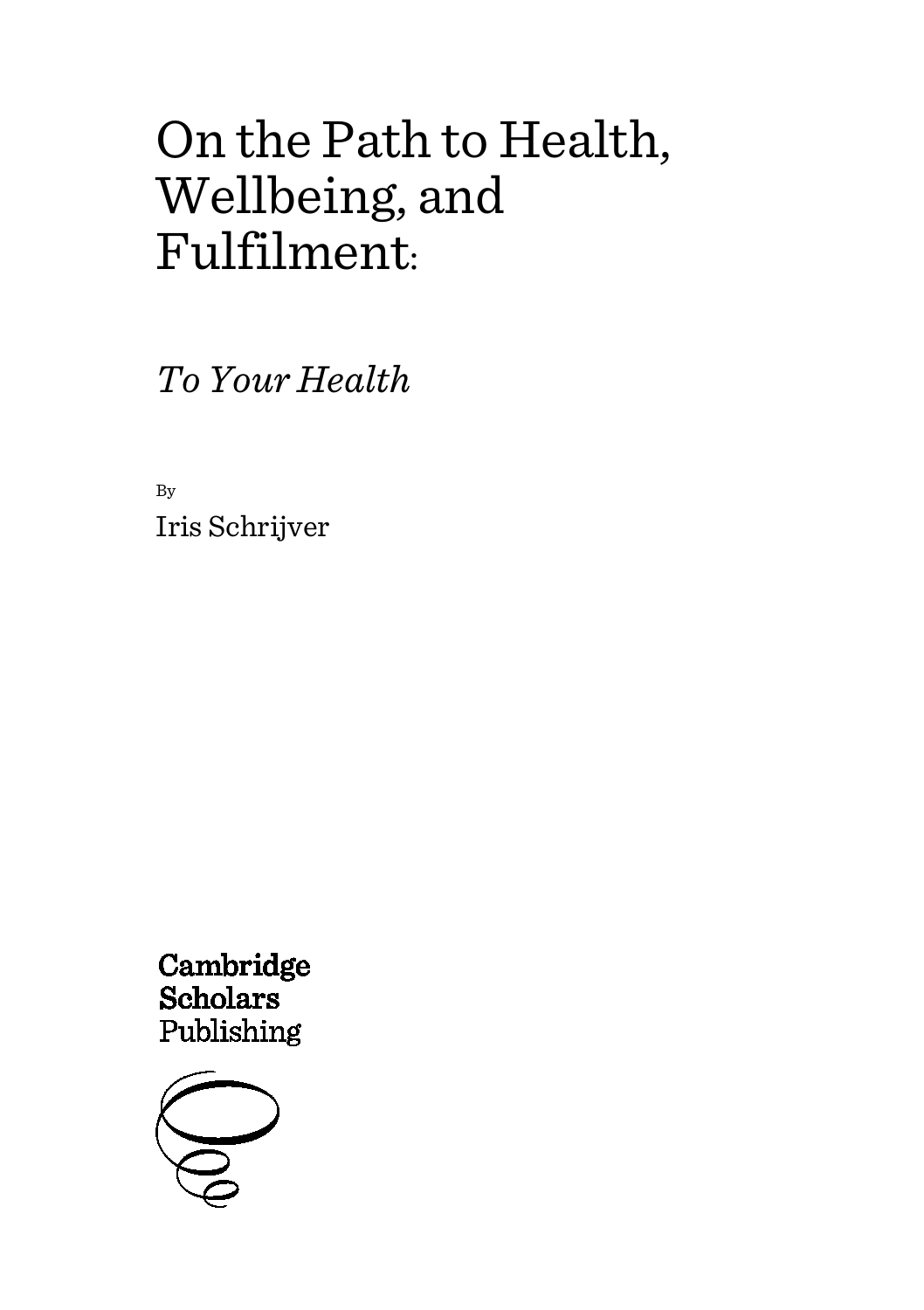On the Path to Health, Wellbeing, and Fulfilment: To Your Health

By Iris Schrijver

This book first published 2021

Cambridge Scholars Publishing

Lady Stephenson Library, Newcastle upon Tyne, NE6 2PA, UK

British Library Cataloguing in Publication Data A catalogue record for this book is available from the British Library

Copyright © 2021 by Iris Schrijver

All rights for this book reserved. No part of this book may be reproduced, stored in a retrieval system, or transmitted, in any form or by any means, electronic, mechanical, photocopying, recording or otherwise, without the prior permission of the copyright owner.

ISBN (10): 1-5275-7476-8 ISBN (13): 978-1-5275-7476-2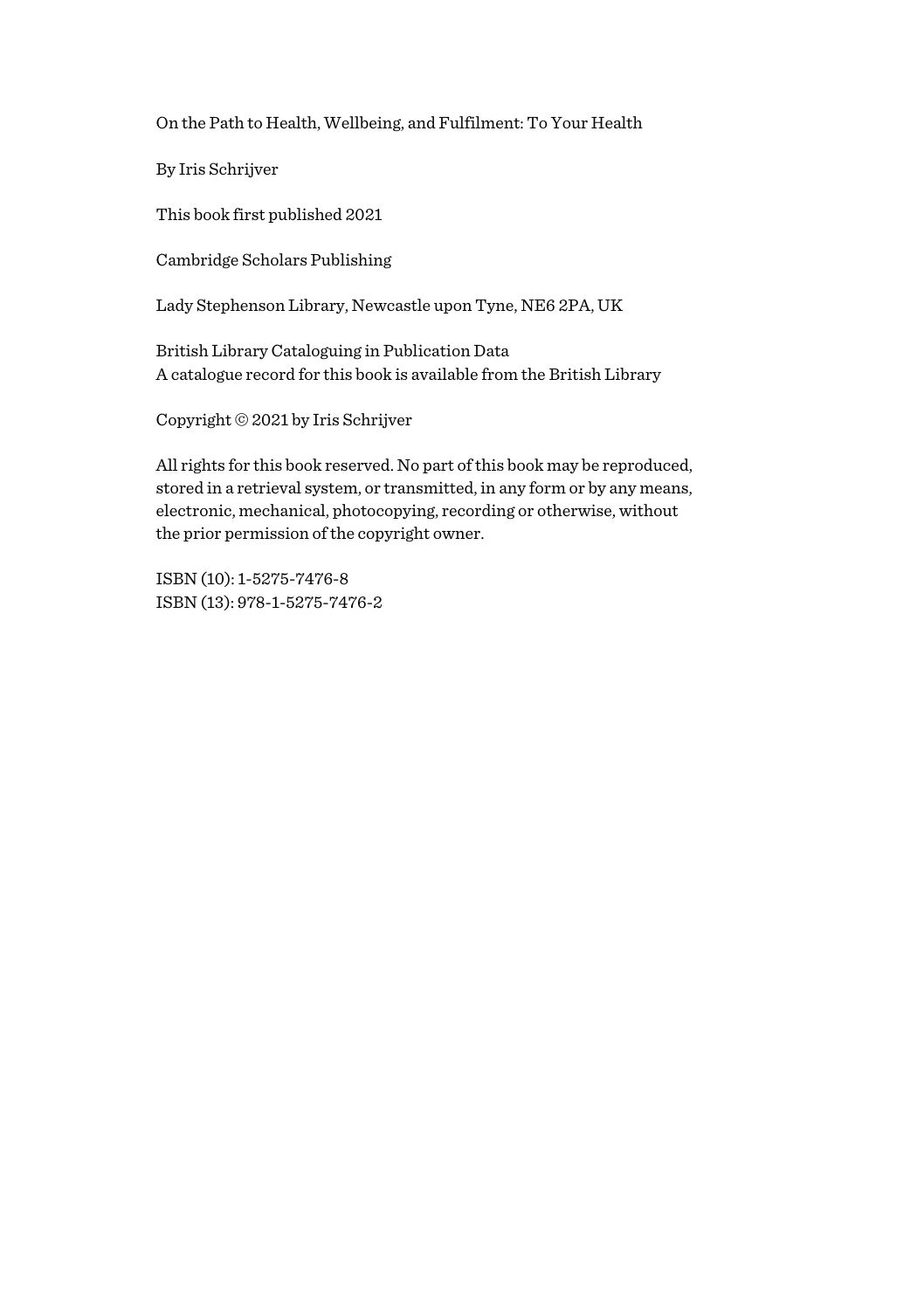To Karel, who illuminates the universe and makes the world turn my way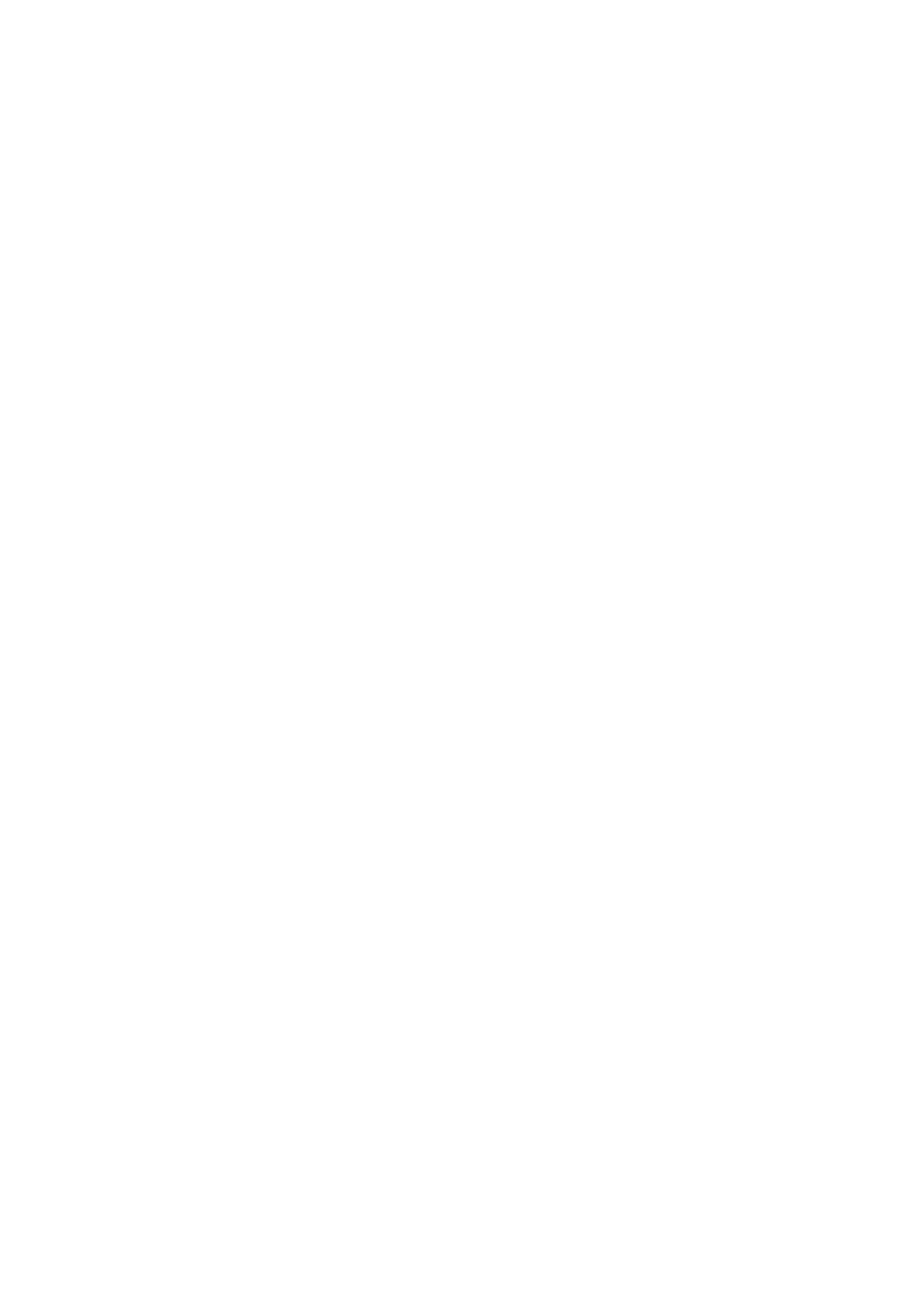## TABLE OF CONTENTS

| <b>Introduction: Setting the Stage</b>                                                                                                    |
|-------------------------------------------------------------------------------------------------------------------------------------------|
|                                                                                                                                           |
| <b>Part I: Foundations of Health</b>                                                                                                      |
| A fountain of information - How barriers to obtaining accurate<br>information shape health decisions                                      |
| In the know - How knowledge is classified and how it affects health<br>and wellbeing                                                      |
| Know way - How cultural beliefs influence what is perceived to support<br>health                                                          |
| Under the influence - How pseudoscientific notions and cognitive biases<br>influence which health-related information is trusted and used |
| Rising to the bait - How subconscious bias and advertising strategies<br>apply to health and healthcare                                   |
| So what, who cares? - How the sources of health information impact<br>outcomes                                                            |
| Public relations - How the value of science can be communicated<br>effectively                                                            |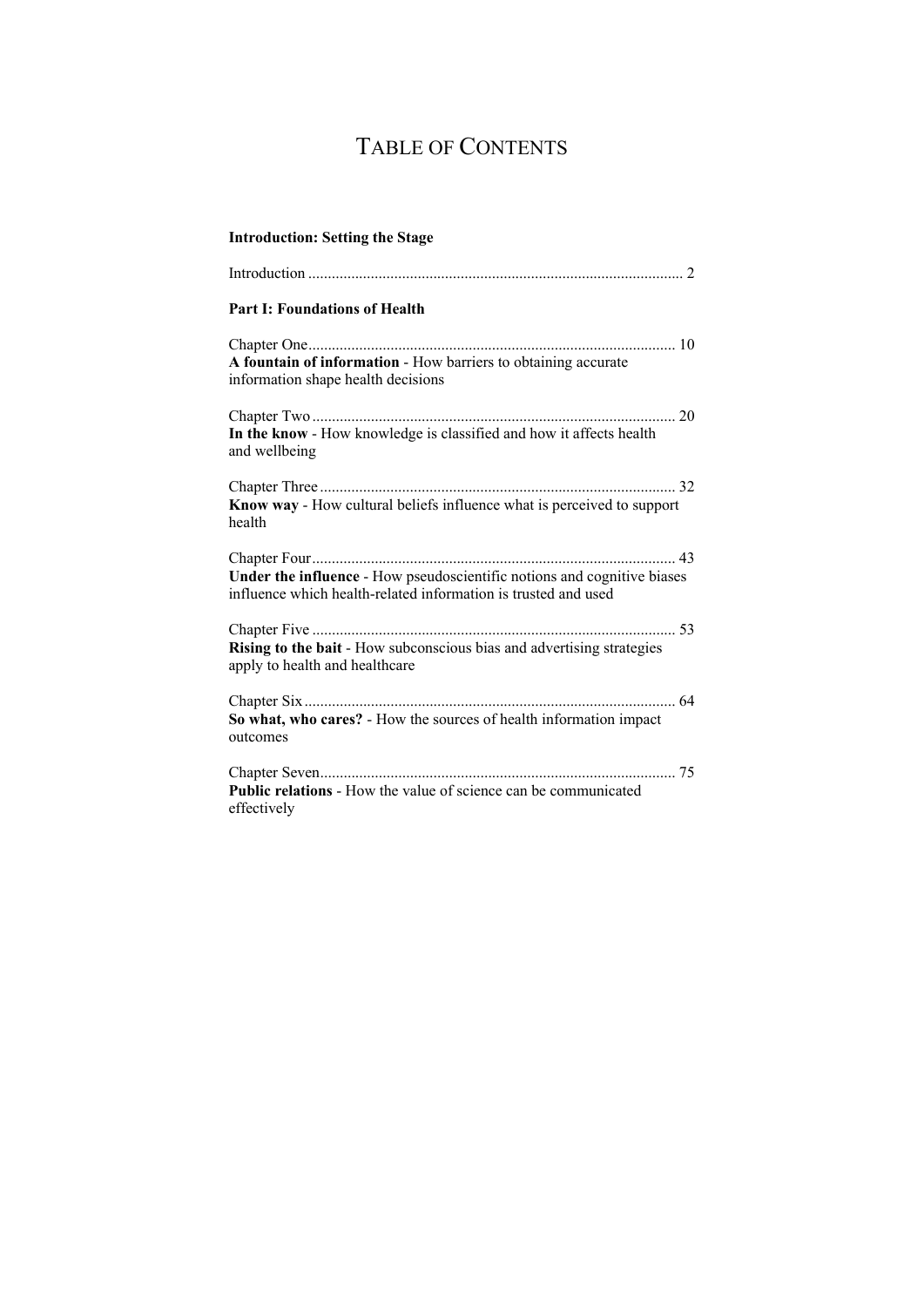#### viii Table of Contents

| Healers in the making - How information, knowledge, understanding and<br>wisdom enabled the development of the evidence-based scientific method                       |
|-----------------------------------------------------------------------------------------------------------------------------------------------------------------------|
| Science, not fiction - How the medical scientific process provides validity<br>that can separate correct from incorrect understanding                                 |
| Windows of opportunity - How research opportunities depend on a<br>multitude of factors, including the public perception of science, financial<br>resources, and bias |
| Part II: The Science of Health and Wellbeing                                                                                                                          |
| What is health? - How the fluid and dynamic concepts of health<br>and wellbeing relate                                                                                |
| The instruction manual - How genetic makeup influences health<br>and disease, and how it compares to the contribution of environment<br>and lifestyle                 |
| Keeping it together - How the process of homeostasis works and what<br>happens when it fails                                                                          |
| The matter of the mind - How current science challenges the dichotomy<br>between body and mind                                                                        |
| Of pills and potions - How placebos, nocebos, pharmaceuticals<br>and dietary supplements relate to health and disease                                                 |
| Stressfully yours - How stress affects health, disease prognoses, health<br>outcomes, and willpower                                                                   |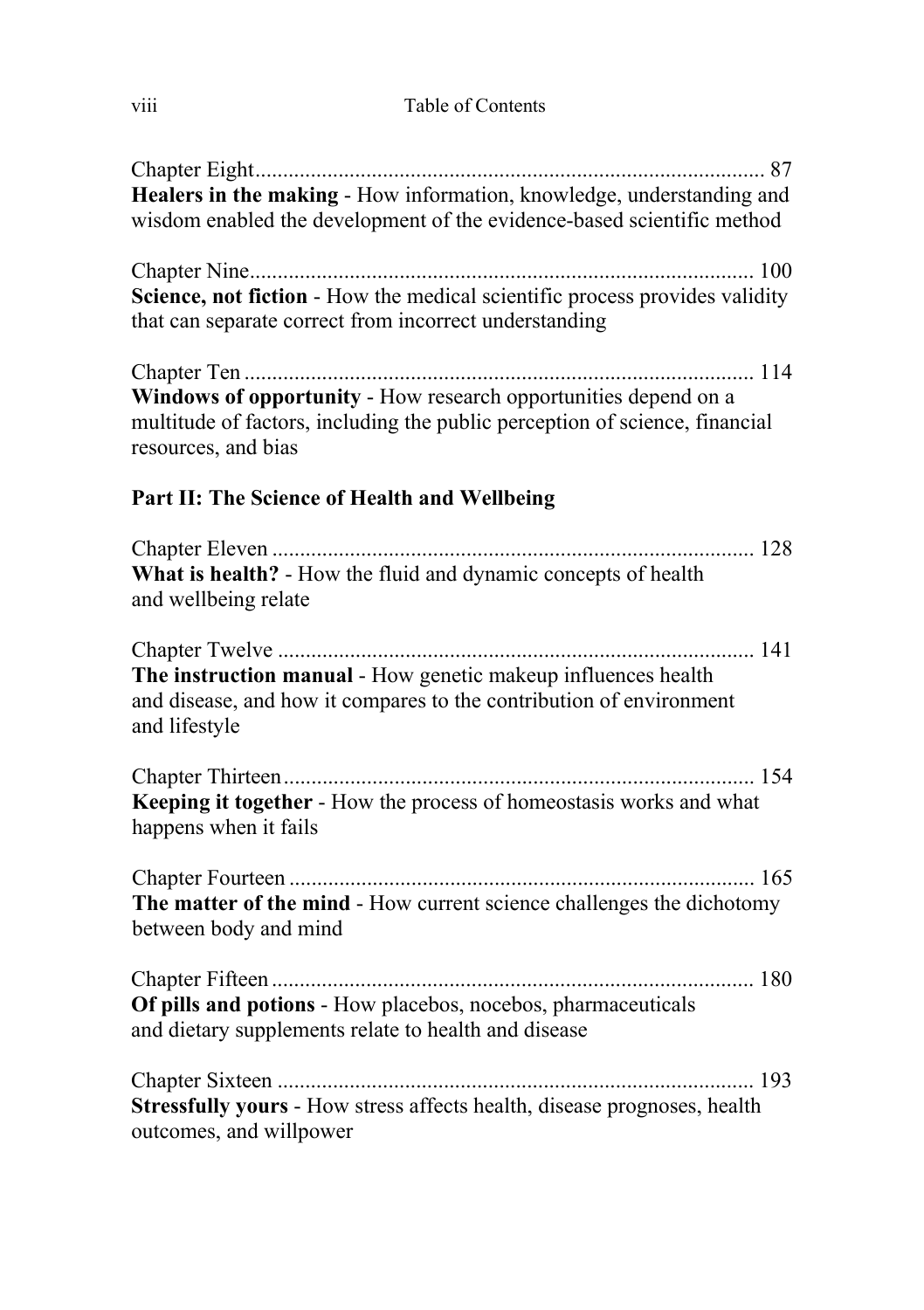| On the Path to Health, Wellbeing, and Fulfilment: To Your Health ix                                                                |
|------------------------------------------------------------------------------------------------------------------------------------|
| Diet or bust! - How global lifestyle changes have altered our relationship<br>with food and resulted in a chronic disease epidemic |
| An ounce of prevention - How lifespan and healthspan can be improved<br>with positive lifestyle changes                            |
| Alternative medicine - How complementary and alternative health<br>practices can help or harm health and wellbeing                 |
| Are you happy yet? - How happiness contributes to health and longevity                                                             |
| A Time of Hope                                                                                                                     |
|                                                                                                                                    |
|                                                                                                                                    |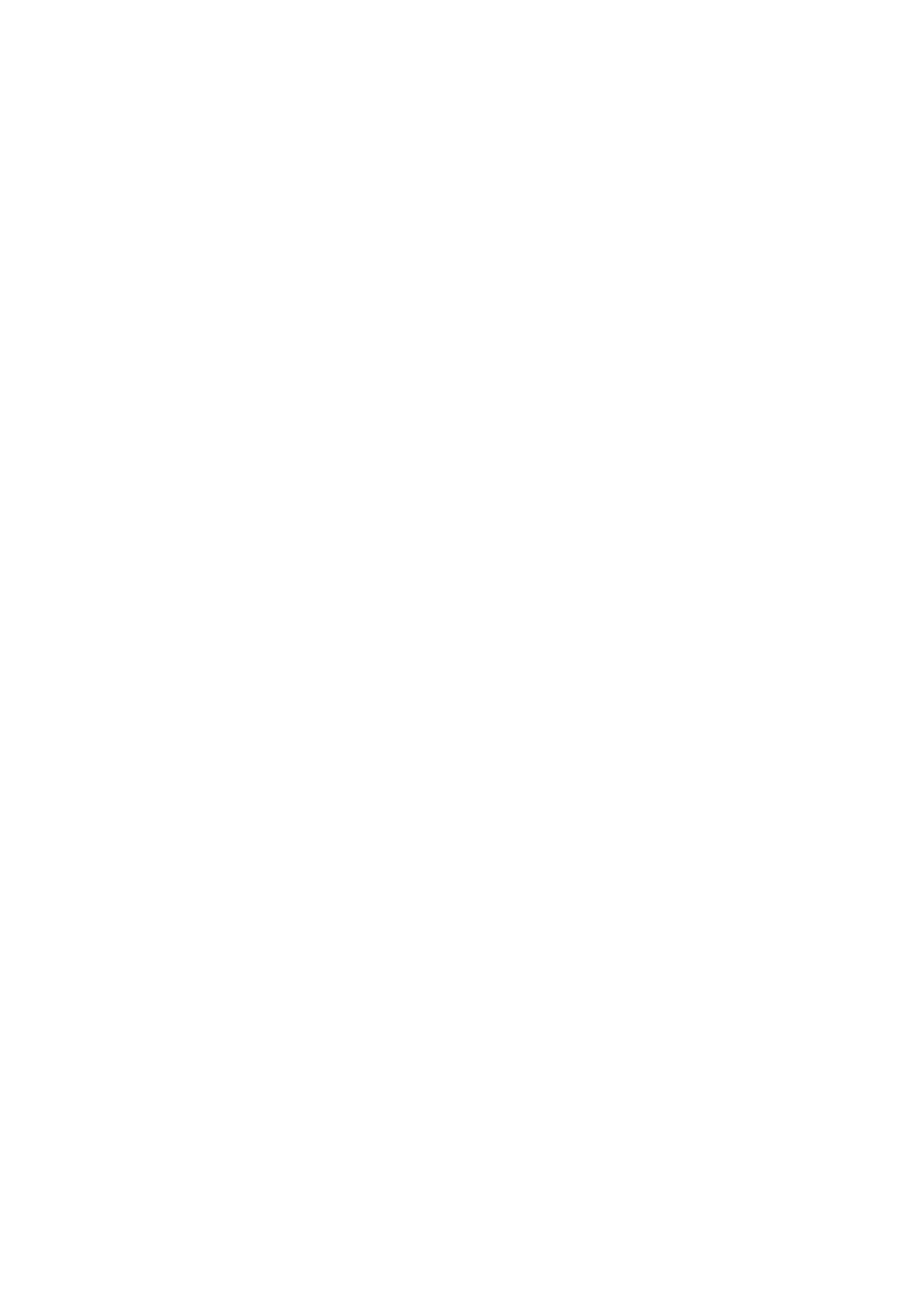## **INTRODUCTION**

## **SETTING THE STAGE**

~Vade mecum~ [Go with me]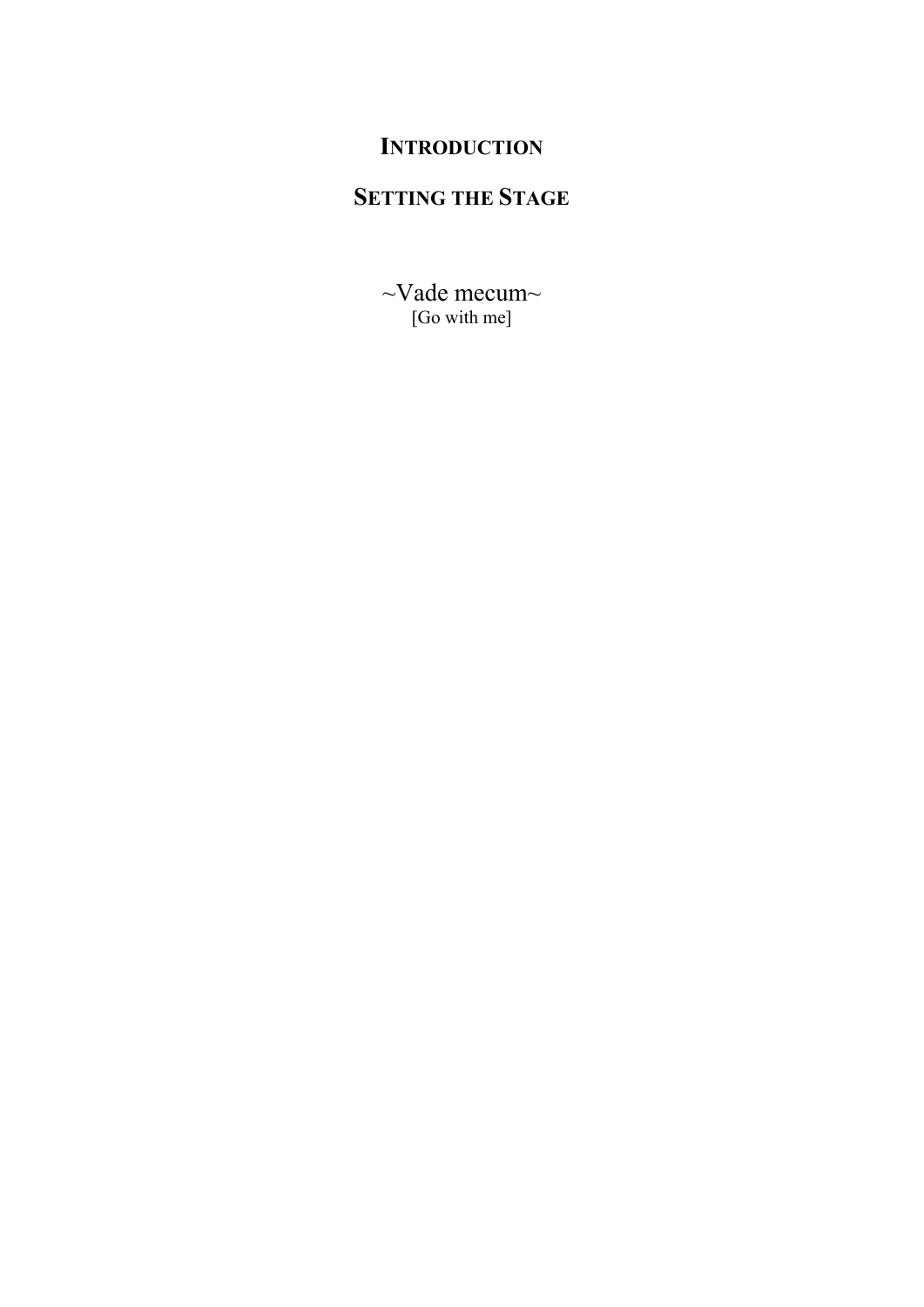#### **INTRODUCTION**

You, I envision, are a reader with an open mind who is curious about what (at present) is known and not known about wellbeing and health, and, perhaps most importantly, how that knowledge can be applied in your own life.

My assumption is that most people share the goal of wanting to live as long as possible while feeling as well as possible. With that perspective, people should care about the prevention of illness because of their desire to enjoy life, to feel good, and to be healthy. This basic aspiration does not depend on age, gender, identification, geographic location, what or who we worship or bow to, how we were educated, or what our social status is. It is a fundamental desire that is given meaning and substance by every single one of us, in our own unique expression of being human in this world.

We all live in a global culture where health and wellbeing are not systematically supported and universally embraced. And yet, if we want to be happy and live our best life, we need to learn about health and wellness and make room for personal growth. It is my sincere wish that this book empowers you to think critically and to make informed decisions about your health based on facts instead of speculation or manipulation, no matter how compelling their packaging may be. Your choices can make a big difference: it has been estimated that genetic information determines no more than around a quarter of the variation in human lifespan and only about a third of your sense of happiness. Genes alone do not determine destiny!

What you do and what you know about food, physical activity, social connection and other aspects of your life and lifestyle has consequences. And although far from everything in life is a matter of choice, you can make a positive difference in your wellbeing by taking care of your body and mind as best you can. I am honored that you chose this book and that you are joining me on a journey of understanding and insight based on breakthroughs from the world of health and wellness science.

In the past few decades, information has become abundant and accessible. However, the application of knowledge and wisdom has not kept up with the pace at which information is produced. In other words: being "wellinformed" has no direct bearing on whether the information that we are *informed by* is actually trustworthy. This discrepancy may go unnoticed for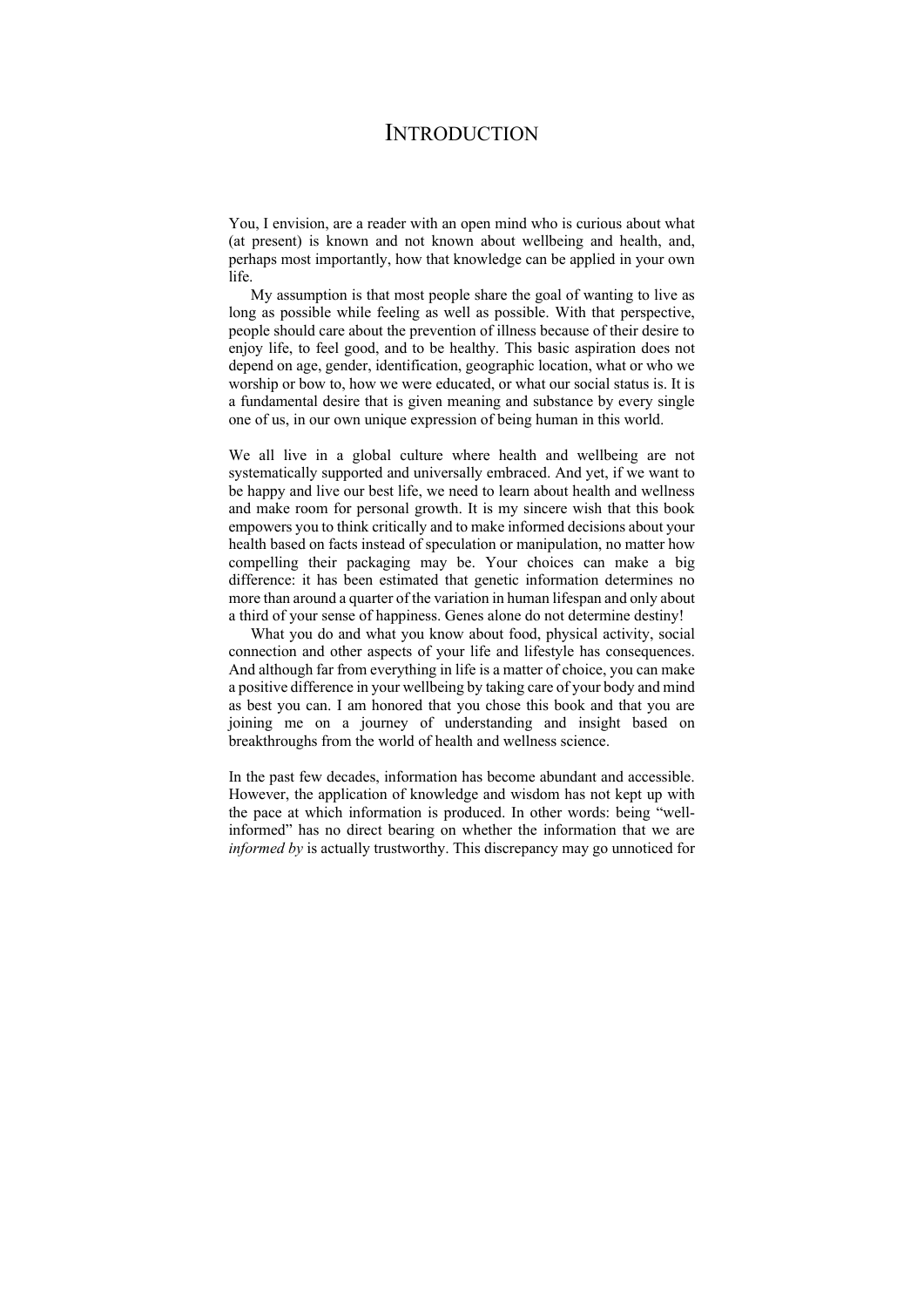quite a while in the busyness of daily life, but when health and wellbeing are at risk, the stakes are high. Knowing what is for real and what is incomplete, irrelevant, inaccurate, uncertain, or just plain wrong may well become a matter of life and death.

Precisely because of the spread of misinformation, some people have not participated in safe infectious disease prevention programs. As one consequence, measles has made a come-back to regions of the world where it had been eradicated. It is causing illness there once more, and a tragically unnecessary loss of lives. False information also causes people to place their trust in practices and products that are advertised to benefit health but not verified for their claims. These are not only unproven to work, but they can also cause considerable harm without the provision of disclosure of that risk.

These are just two examples, but many more are covered in the book that you are about to read. Along the way, the big questions that remain and those that are newly formed are both acknowledged and explored, while claims built on quicksand are exposed.

I hope that this book contributes to demystifying research and science. Research is the endeavor of systematic studies through experimentation, observation, and analysis. Science is a process too, but it develops out of the integration of *novel* findings with *other* research findings. Only then can we arrive at a more complete and advanced body of knowledge and possible application of new understanding.

Science is not easy, but it certainly can be made accessible, and to appreciate exciting developments one need not be a scientist. Physicist Oliver Heaviside (1850-1925) made the point by saying:

"Am I to refuse to eat because I do not fully understand the mechanism of digestion?"<sup>1</sup>

It is a good point! In order to marvel at nature's surprises and new technology that drives the progress of our understanding, it fortunately is not a prerequisite to understand how science works.

It is, however, certainly helpful to know something about *the process* that defines the path of scientific inquiry because it clarifies that science is not only a method of solving questions but also *a way of thinking*. It is a way of edging our way forward into unknown territory. It is a path with many dead ends and with ample detours, on which one encounters obstacles that stand in the way of understanding.

At times, scientific discoveries result in premature conclusions and it takes the building of a strong body of knowledge before something can be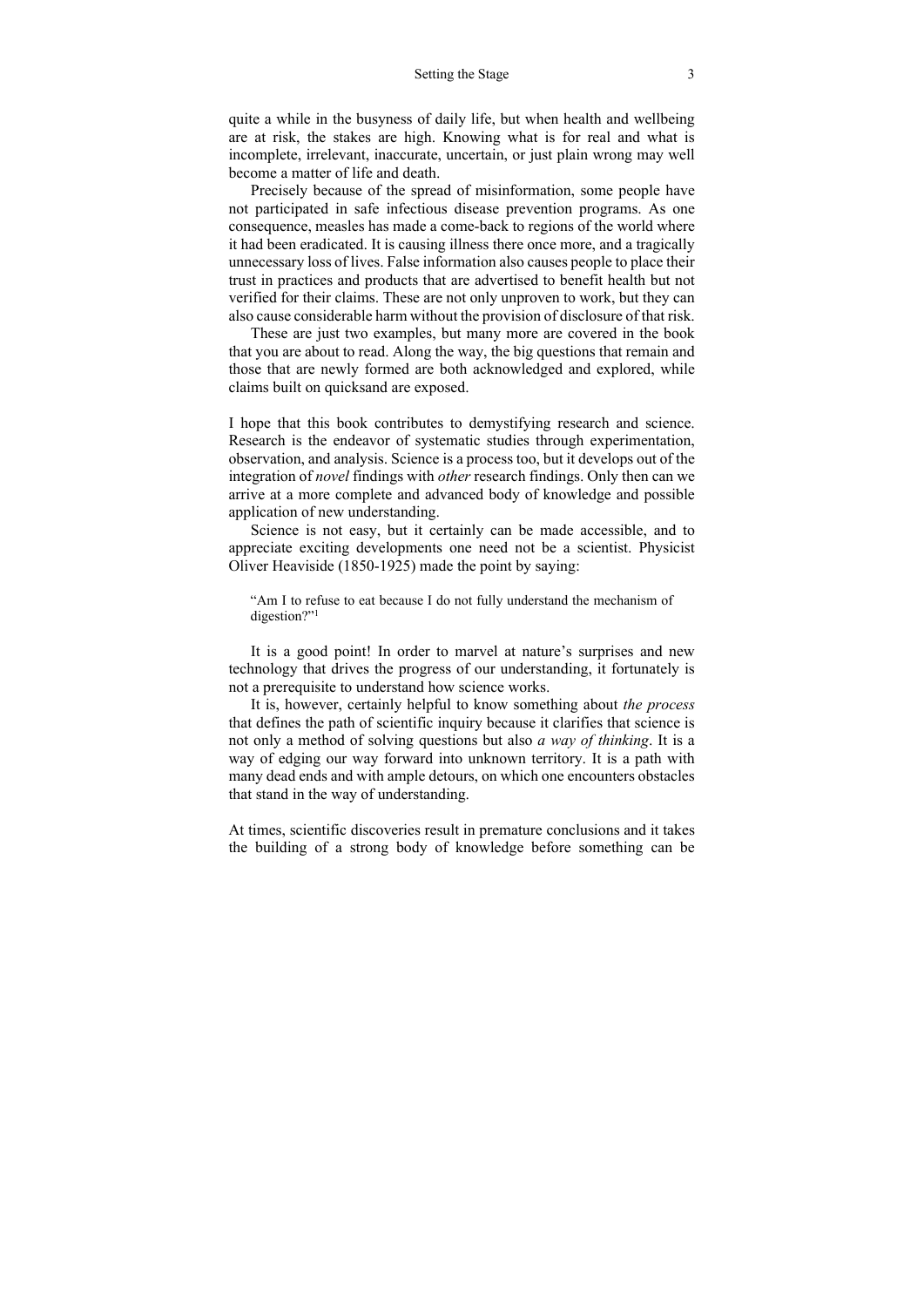considered proven. Scientific uncertainty is an almost constant companion on the path to knowledge. This inevitable degree of uncertainty, which becomes proportionally smaller with growing evidence, is an especially challenging aspect to communicate.

When taken out of context, scientific uncertainty may be misinterpreted as an ever-present flaw of science and, in response, solid scientific evidence may be categorically rejected (to the detriment of rational thinking, I might add). It may also be promoted nefariously as a lethal flaw, by influencers with an anti-science agenda. Tragically, this can negatively impact the health and wellbeing of many. Naysayers who maintain untenable positions in the face of overwhelming evidence to the contrary may spread their statements widely enough to draw a following of people who are unaware of the fantastic misinformation that is being pressed upon them.

A review of the foundation of knowledge and the contribution of early science to the development and evolution of that knowledge enables a fresh perspective on science today. And it is important to understand that there is a difference between information and knowledge. To that, I would like to add a quote by Dr. Martin Fischer (1879-1962), who said:

"Facts are not science, as the dictionary is not literature."<sup>2</sup>

Science continues to build on what can be objectively verified and rejects anything that has been refuted. Science in any discipline is a complex process that is frequently slow but every now and then surprisingly fast. I hope that I can take away the veil that too often seems to shroud the topic, as it is exactly the sound basis of logic that should provide both confidence and assurance.

I readily admit that science does not have all the answers. In part this is because it does not have them *yet*, and in part because (I strongly suspect) there will always be phenomena that remain unexplained. And that's okay. Whatever the categories and classifications into which we put our knowledge today, truth is something that emerges gradually. In this continuous process, the importance of a mindset of wisdom should never be underestimated. Wisdom and its traditions also have an important role in health and wellbeing, without the need to be perceived as separate from science or conflicting with it. This, however, is a reality that is commonly overlooked.

Whereas science can seem abstract, it helps shape our world and health. It provides a foundation for wise choices and gives us the tools to recognize the best insights of our time among the noise of loud and famous voices that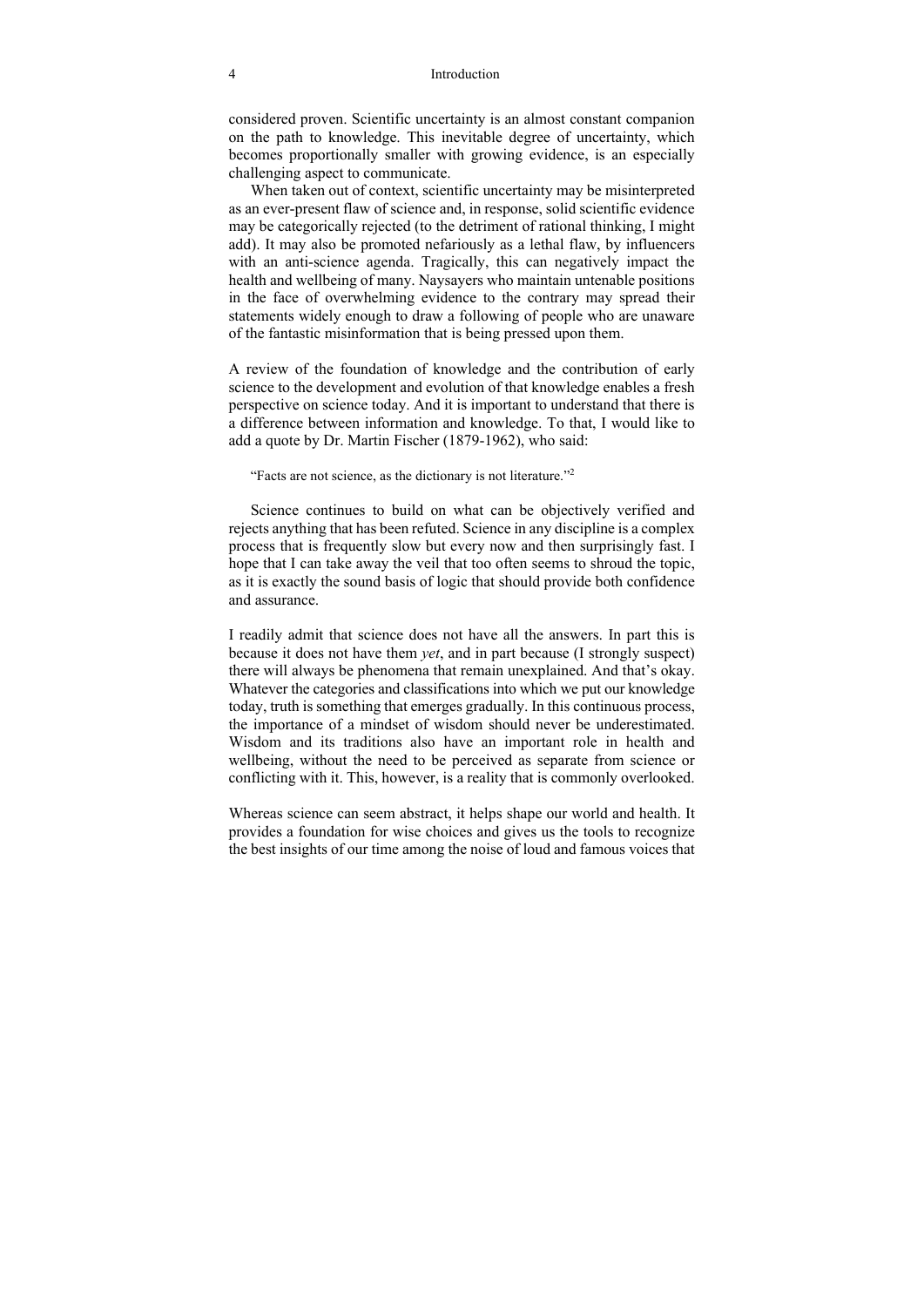offer mere opinions. By using scientific studies to assess the current state of knowledge, it becomes clear what is supported by evidence and where the gaps are. This book shines a light on information about wellbeing and health, and, as such, it is a tool that helps distinguish fact from fiction.

Instead of being a "how-to" guide, the book offers a roadmap to help navigate the available information on a wide range of health and wellness topics. Along the way, it reveals the process of scientific discovery and the subsequent path of inquiry that probes whether newfound knowledge can stand the test of replication and of time. It also addresses the challenges that exist between knowledge in its scientific form and the way in which it is presented to and understood by nonscientists.

If we want to understand health and wellbeing, it is important to consider what these terms mean to different people and whether these concepts change in different phases of life. There are many definitions of health, but for the purpose of this book I use a working definition of *health* as the largely *objective* state that can be measured and thereby allows comparison of one person to others. For the concept of *wellbeing* I use the working definition of a primarily *subjective* appraisal that reflects where someone is now, compared to where that person would like to be.

I acknowledge that health and wellbeing can be assessed only to a degree. They are both also intrinsically subjective. The role of wisdom, culture, traditions, and personal preferences can not and should not be ignored. Thus, while we go ahead and ask the big questions, I suspect that some of your answers to them will be deeply personal.

An exploration of health and wellbeing is an invitation to look at the influence of lifestyle and genetics, and at how the human body performs the miracle of continuous metabolic balancing; to explore mind-body connections, the use of medications and supplements, the influence of stress on wellness and how it can benefit or erode health; to delve into the merit of diets, look at prevention of illness, put alternative medicine in the spotlight, and to examine the role of happiness.

What makes us thrive? What makes us tick? What do we factually know, and what seems plausible enough but has been refuted? It may seem ironic that a pathologist writes a book on health and wellbeing, as the traditional focus of this medical specialty (and almost all others!) is on disease, but we live in a time where that focus is, at least in part, beginning to shift. This motivated me to become a lifestyle medicine doctor. With my immersive work in medical practice and science on the one hand and the recent realization by researchers and doctors that someone's lifestyle has major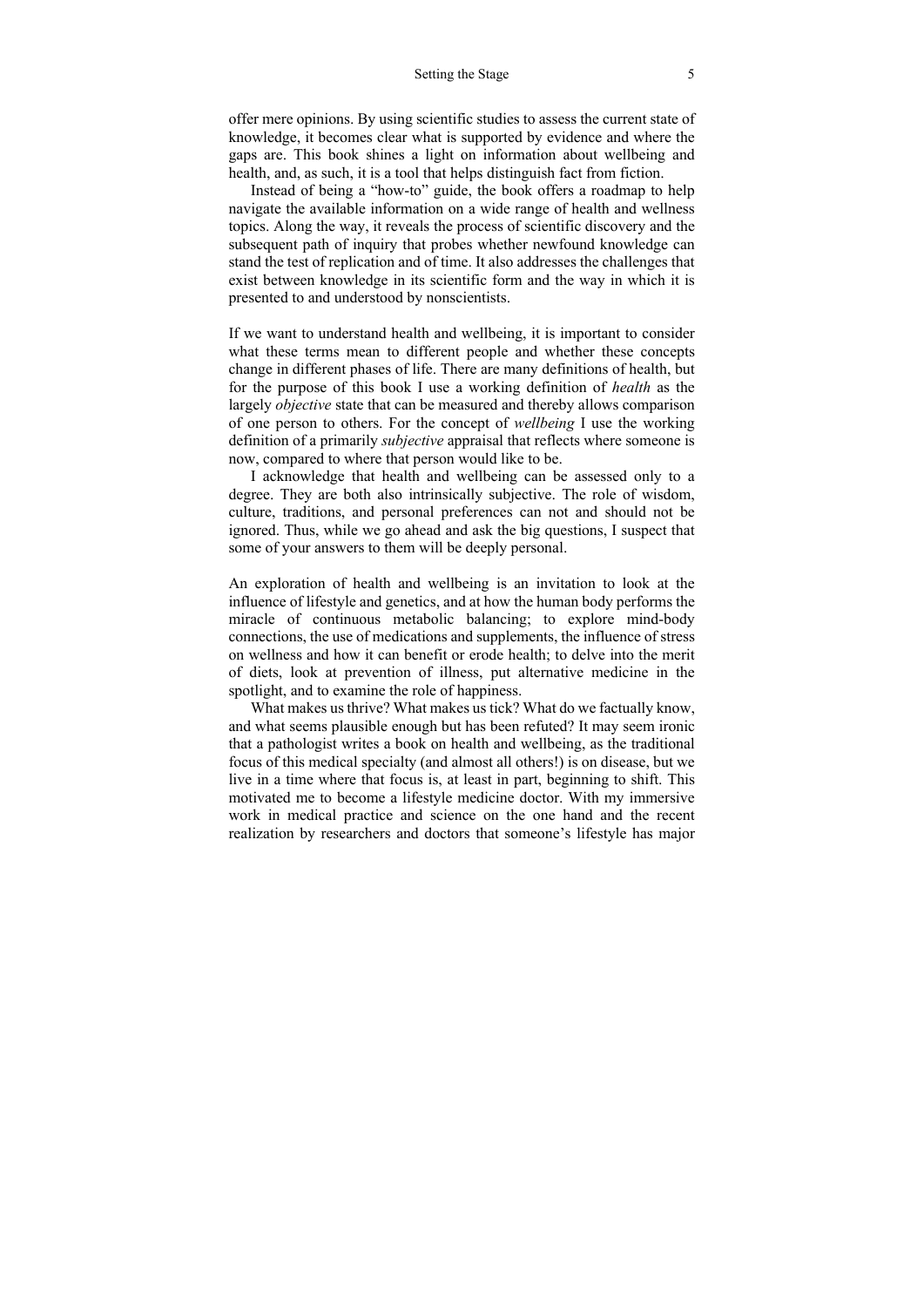repercussions for the development of disease on the other, I have become fascinated by the intersection of health and disease, the tipping point between *well-being* and *dis-ease*.

There is a slow but unprecedented change in medicine that is moving the focal point of medical care from the management of disease toward the improvement and maintenance of health and wellness. With that comes a greater emphasis on prevention and (partial or complete) reversal of lifestyle-driven chronic diseases that now account for the majority of premature deaths globally. The measures we can take to improve and maintain health throughout life include personal choices, but reach all the way into the social fabric of our world, including global politics and economies of scale. The book would not be complete without a critical look at contributing factors at those levels, too.

This book has two main parts. In the first part of the book, I look at the foundation of knowledge in a variety of different ways. Some of the posed questions are: What constitutes knowledge? What do you know for sure? What prevents us from questioning the validity of cultural beliefs? What is the vitally important role of wisdom? How are we influenced by biased thinking? What shapes choices and preferences? Does science impact regular life, and if so, how relevant is it? And what checks and balances exist in research?

The second part of the book uses the foundation of knowledge as discussed in part one to delve into questions around specific health and wellness topics. Questions covered there include: What is health? What is the contribution of nature versus that of nurture, and to what extent do genes determine fate? What, if anything, is the difference between body and mind? How are medications different from dietary supplements? How are stress and willpower connected? What does it mean to have a healthy relationship with food? Does money buy happiness? And does happiness influence health and longevity?

Every chapter begins with the overarching questions it raises and ends with a summary of the key points of that chapter. Toward the end of the book, the bibliography discloses some of the many sources of the information contained in this book, as well as resources that may be the most helpful for you and other readers. Finally, I need to point out that, in illustrative stories that involve actual people, some names and circumstances have been changed to protect privacy.

Just as life is a journey, health is a journey. No matter where we are today, that point is the start from which we each, and together, take the next step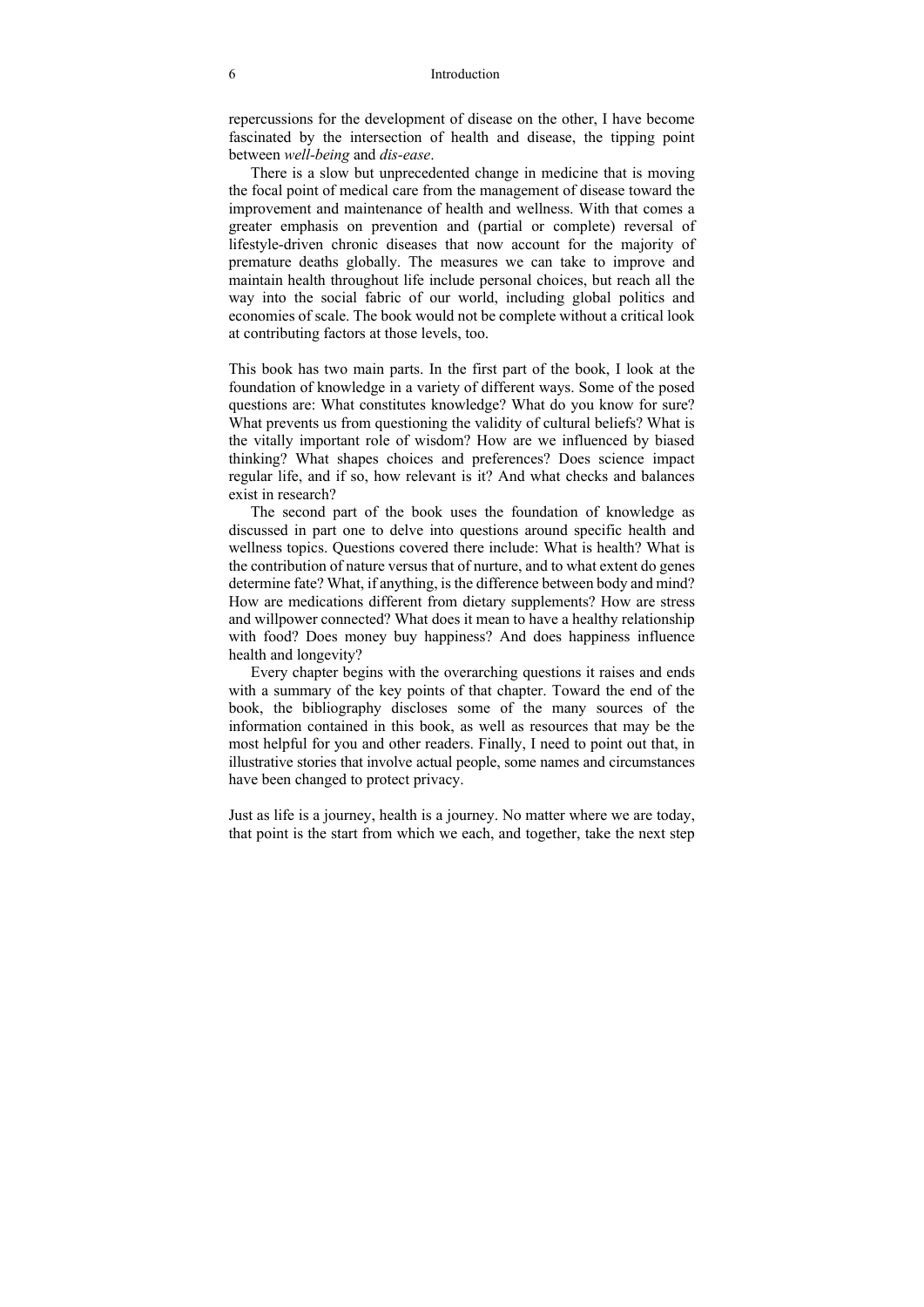forward. On that journey, we have one day at a time. Every day is an opportunity to align our internal values and our intentions, our realities, and our potential. An intentional life is a life of purpose that includes attention to the health and wellbeing of ourselves, those we know, and even those we do not know among humans and across species.

Take good care of yourself. You are worth it.

And, more than that, your life may well depend on it.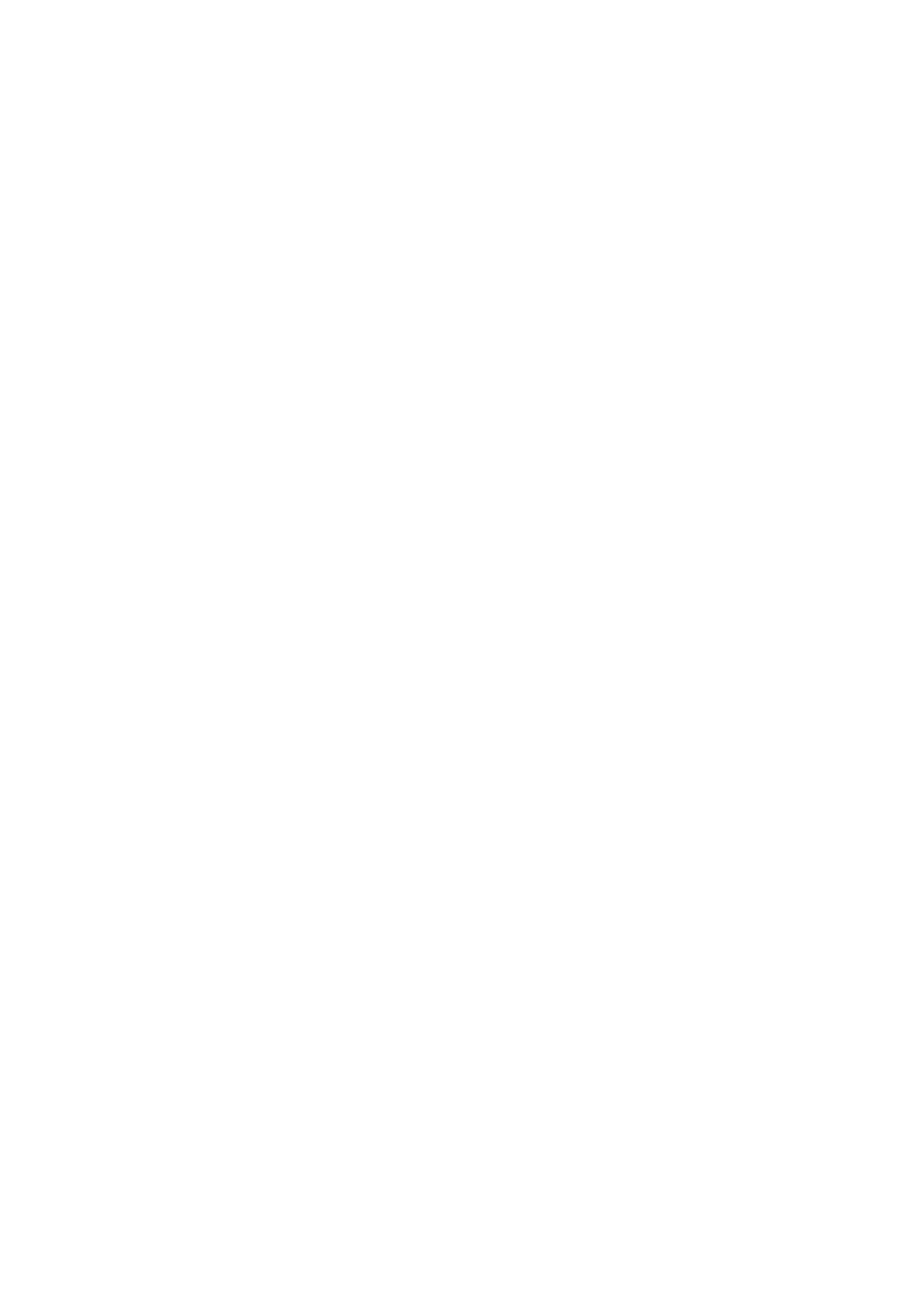## **PART 1**

### **FOUNDATIONS OF HEALTH**

~Non scholae, sed vitae discimus~ [We do not learn for school, but for life]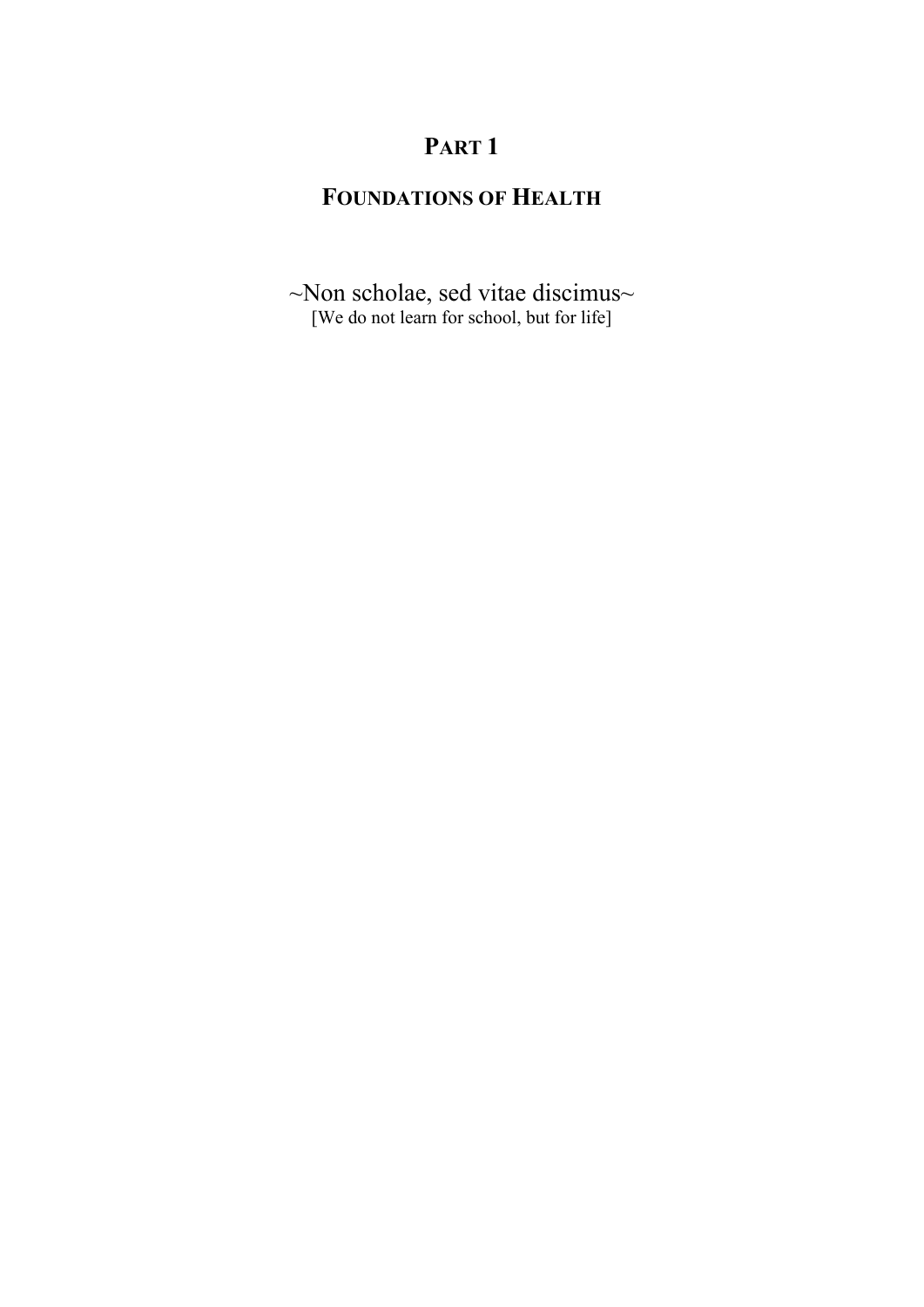### CHAPTER ONE

### A FOUNTAIN OF INFORMATION

#### **How barriers to obtaining accurate information shape health decisions**

 *Within the profusion of information about health and wellbeing, how do we know what is accurate, relevant, and complete?* 

- *What are the risks when we trust information that is not valid or applicable?*
- *Why does information from doctors not always come across?*
- *How can health information be communicated to be effectively heard?*

It was quite early in the year and a wonderfully sunny day in Portland. Eager to emerge from the rainy winter season that is typical for the Pacific Northwest, people flocked outside to enjoy the unexpected warmth. Exactly this was my intention too. The small restaurant where I ventured to have lunch that day certainly seized the day. The tables on its tiny patio had been placed so close together that one could barely squeeze between them.

This was in 2019, well before the physical distancing requirements of the COVID-19 pandemic, and the setting reminded me of my recent visit to France. There, often every square inch of a restaurant was used to maximize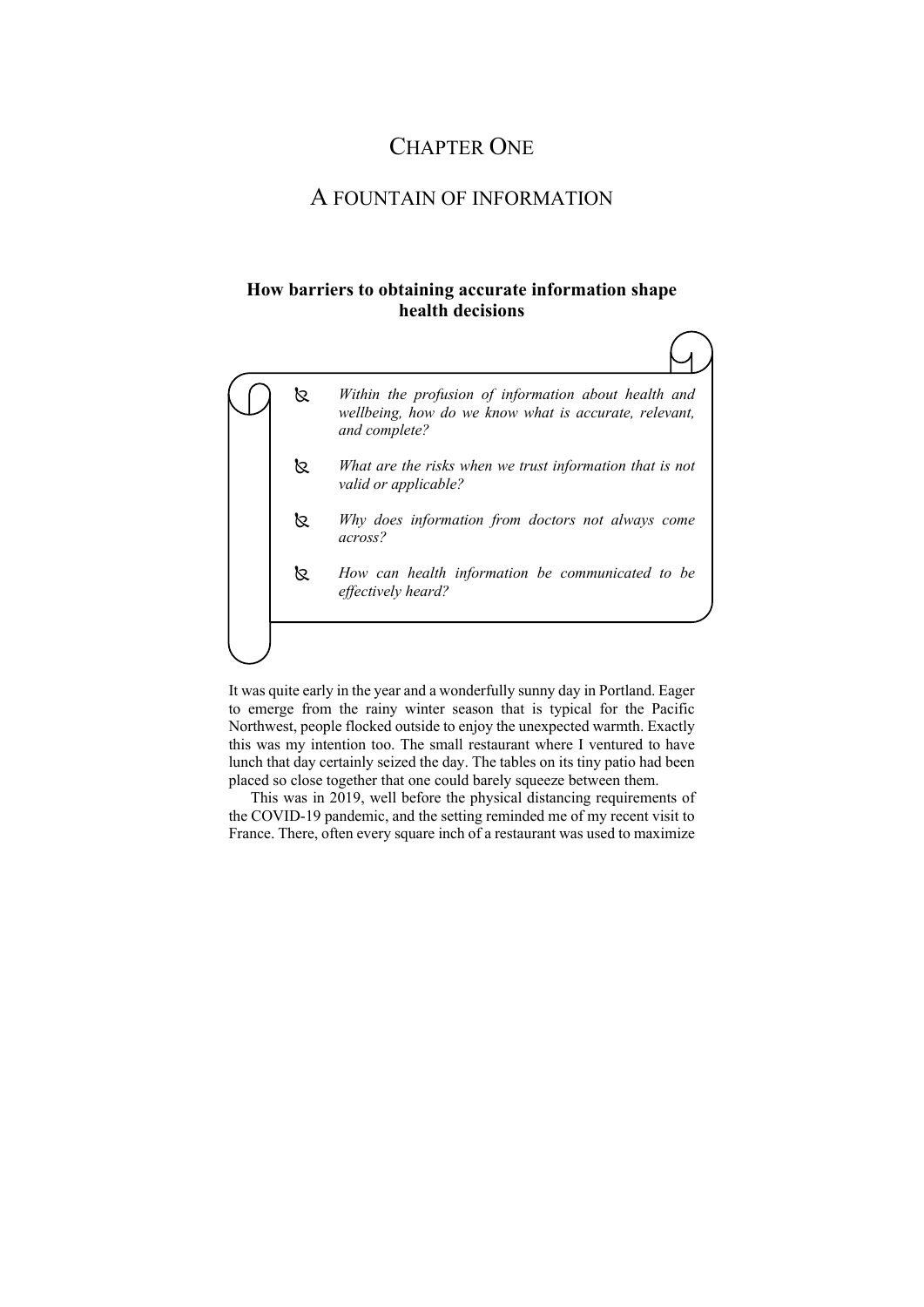occupancy so that dining became an unintended communal experience. It was quite intimate, yet in the hustle and bustle of the cozy Parisian cafes, nobody seemed to be bothered by a lack of privacy.

Next to me, two women were engaged in lively conversation. The topic: *Experts*. One of them, a professional woman in her thirties, talked about how she had roamed the self-help section at a local bookstore only to become frustrated by the vast offerings of what was, in her assessment, "socalled expert advice".

Apparently, it was not only bewildering in its abundance but also often contradictory in content. I admit that I was eavesdropping, and as a matter of fact did so with considerable interest, although it would have been impossible to block out their exchange in any case.

"I looked at so many books and in the end I just left without buying anything,"

she said.

"The typical story is that these experts went through some difficult experience. Something life-changing happened to them, and somehow they found a way out of it that worked, for them. Of course, that automatically makes them *the* expert…Now they think they have a calling and can apply their solution to everyone else and tell you what to do. But I am not them. As if one size fits all!"

When my friend arrived my attention refocused, but the sentiment of the woman's confusion and her consternation about experts and their expertise stayed with me. She was overwhelmed by choice and did not know how to determine the actual substance and validity of all the divergent advice offered. It resonated with me.

Especially in the area of health and wellbeing, there is a profusion of information, and trying to take it all in can feel like taking a drink from a spouting garden hose. This is not to say that there cannot be a positive outcome or genuine improvement from reading a book that is written by someone who overcame a profound personal experience and who subsequently chose to share the pearls of wisdom of this life-changing episode with others. First-hand experience can make a story much more powerful and solutions categorically compelling. And because the journey becomes a shared one, you as a reader, facing a similar issue or related questions, inevitably feel that you are not alone.

My own saving grace in a period of anxiety in medical school (which, as it turns out is not uncommon, but, in my early twenties, felt pretty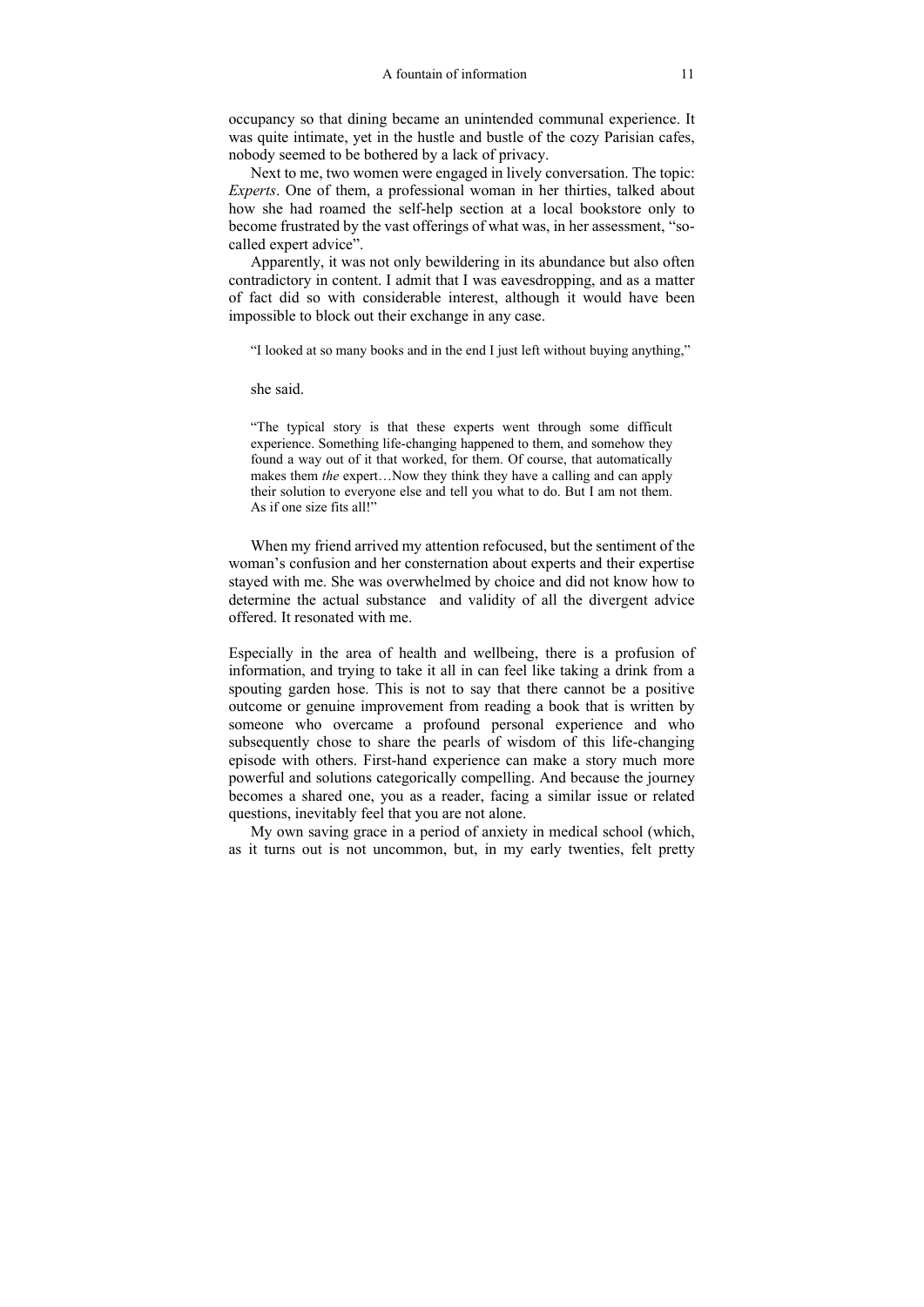#### 12 Chapter One

alarming and isolating) was a wonderful book: "Anxiety  $\&$  panic attacks – their cause and cure", by Robert Handley and co-authored with Pauline  $N$ eff.<sup>1</sup> It was not only a great comfort during that difficult time but, by outlining a simple program of desensitization, it was effective in helping me manage my fears. That book was invaluable for me on my chosen path of becoming a doctor and enabled me to manage the unavoidable pressures of medical school. Finding the right resource can be quite a challenge though, as we may not see the forest for the trees. My neighbor at the Portland lunch place found that out for herself.

How do we even begin to filter the abundance of advice so that we can extract information that is relevant to us, as well as accurate and complete? How do we know what of this copious information is based on factual knowledge and what is personal opinion? What constitutes experience and expertise that can be widely applied? How do we discern what is helpful versus harmful? And where does wisdom come into all this?

The traditional way to receive answers regarding health and wellness is from physicians and other healthcare professionals. And even though this can be an excellent way of receiving reliable advice, there are plenty of reasons why interactions of patients with their doctors can be frustrating, causing people to seek their answers elsewhere. In a time when we have loads of information and few filters, cognitive flooding not only happens to laypeople but to their doctors, too. Physicians and other healthcare providers experience the pressures of a shortage of time, and yet face growing expectations of being able to provide instant answers. This combination results in patient-doctor interactions that often are not optimal for either party.

Aware of their limited available time for each patient encounter, physicians feel pressed to be as efficient as possible within each brief time slot. One way of doing this is to determine their patient's concerns as expeditiously as possible. Often, nowadays, a physician will have reviewed the reason for a patient's visit in advance and is likely to assume that such notes, frequently taken by staff when the appointment was made, reflect the main motive for the visit to the doctor's office. Of course, this could be an erroneous assumption if the patient was not comfortable disclosing the most important concern in advance and to a stranger!

Doctors rely heavily on the minimal information available in advance of the visit.<sup>2</sup> One study found that only around half of the time primary care physicians specifically asked about what brought their patient in that day. In specialty care settings, that fraction was even lower. There, it dropped down to one-fifth of patient visits, possibly because a referral to a specialist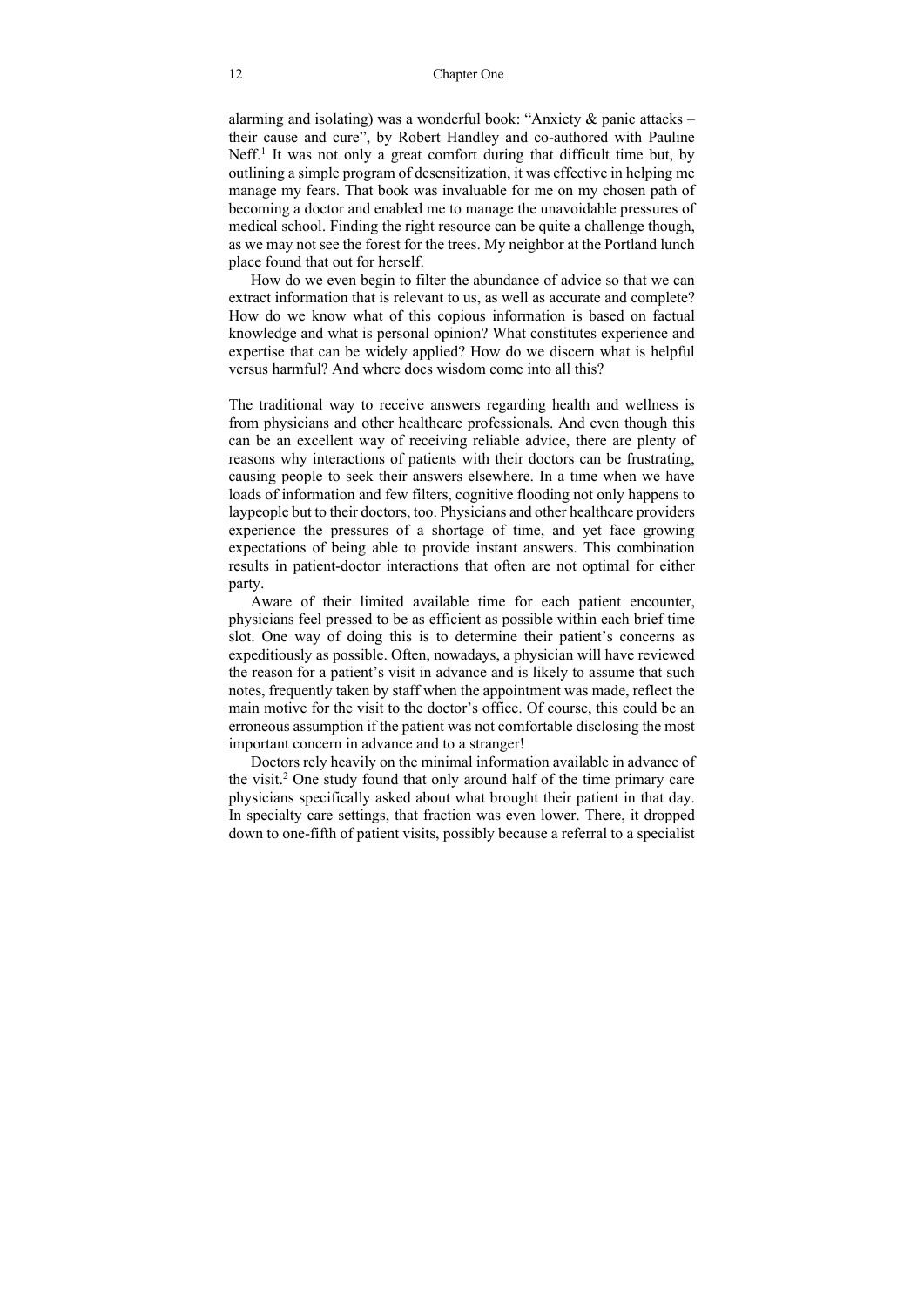is more frequently focused on a well-defined medical complaint. Not eliciting the patient's agenda during the visit, however, is at odds with basic medical training, which includes education on the importance of good communication, and addresses the fact that meaningful conversation between doctor and patient is critical to building trust. It also can be inherently therapeutic. We all have been there: being heard by a physician who is responsive to our concerns is a hope and expectation in each patientphysician relationship.

The study made another interesting observation: patients were given a median of just 11 seconds to tell their story before the clinician started speaking. If that seems extremely short to you, I would agree! The study was not very large and the times ranged from three to 234 seconds overall.<sup>2</sup> Still, it seems that in the rush to provide solutions, important aspects of patient-centered care are sometimes lost, especially with interruptions that take place very early during the conversation.

Apart from time pressure during medical appointments, there is also a growing information component to each visit. Patients ask more clinical questions than in the past, and whereas in general this is a very positive development, it comes with a need for physicians to accomplish efficient and effective retrieval of relevant medical information to answer these questions. In the ever-changing field of medicine, doctors need to make sure that they have current knowledge and that they can make the most pertinent information available to their patients. Physicians report that they spend substantial additional time searching for information and that much of this searching is done online.<sup>3</sup>

Fortunately, this has not replaced traditional methods of communication: doctors still rely on consultations with colleagues, especially for complex clinical questions that require a highly specific, tailored approach that falls outside the scope of routine medical issues with well-defined solutions. In such cases, the clinical insight from a peer with experience in a particular medical area can be extremely helpful. At the same time, technology use is expanding and new methods of information delivery are increasingly utilized in addition to more traditional means of gathering knowledge.

It is undeniable that a quick internet search can be very useful, critical even, for both healthcare providers and anyone in the community, but the source of the information is key: it needs to be transparent and reliable because the consequences of misinformation may be serious. Medical journal articles, frequently available online but rarely freely accessible, remain the gold standard for reputable, up to date information for physicians and, by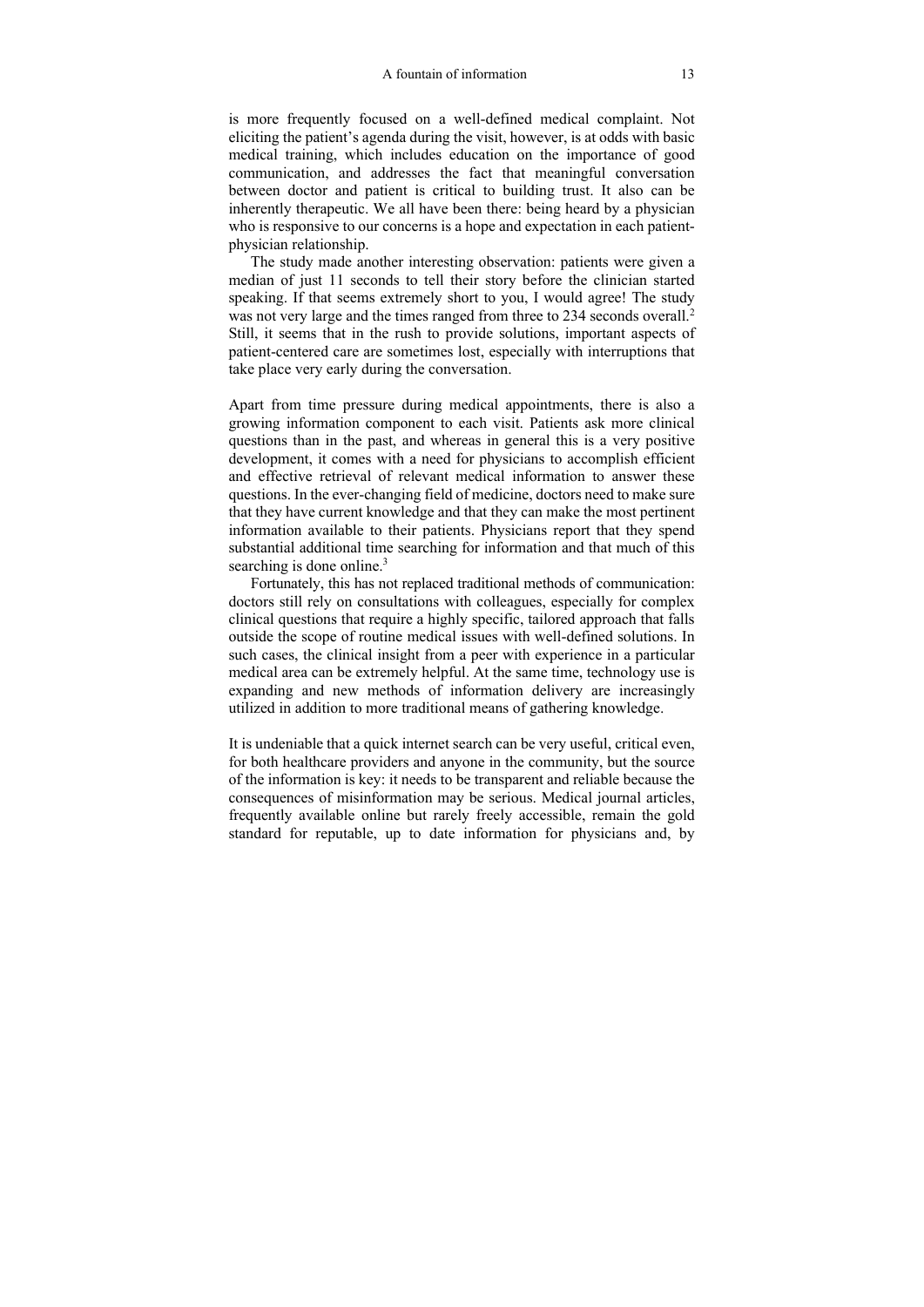extension, their patients. Other sources that are highly regarded by doctors include certified courses for continuing medical education and medical practice guidelines, many of which are available and accessed through various technological means as well.

Unfortunately, for any given person who seeks information from a variety of sources, it can be challenging to discern the foundation and legitimacy of found advice, especially in areas for which we do not have specific training. Of course, this is why we rely on experts in the first place! Just as with general information, however, or perhaps even more so, this concern is paramount in the context of health. Which experts offer valid knowledge? Who should you trust? After all: inaccurate, irrelevant, or incomplete information can negatively impact health and wellbeing, despite the best intentions.

We live in a time of continuous access to information, and yet so much of it is distracting, useless noise. As just one example of this, Dr. Daniel Levitin, author of "The organized mind: thinking straight in the age of information overload", acknowledged that

"The past generation has seen an explosion of choices facing consumers. In 1976, the average supermarket stocked 9,000 unique products; today that number has ballooned to 40,000 of them, yet the average person gets 80- 85% of their needs in only 150 different supermarket items. That means that we need to ignore 39,850 items in the store. And that's just supermarkets..."4

Apart from the sheer amount of distractions in long isles of colorful cereal boxes and other areas of the grocery store designed to entice us to buy more, filtering that which is helpful from that which is not actually deserving of our attention can be a time and energy-consuming task in many activities of our daily lives.

Levitin goes on to say that

"In 2011, Americans took in five times as much information as they did in 1986—the equivalent of 175 newspapers. During our leisure time, not counting work, each of us processes 34 gigabytes or 100,000 words every day. The world's 21,274 television stations produce 85,000 hours of original programming every day as we watch an average of 5 hours of television each day, the equivalent of 20 gigabytes of audio-video images. That's not counting YouTube, which uploads 6,000 hours of video every hour. And computer gaming? It consumes more bytes than all other media put together, including DVDs, TV, books, magazines and the Internet."4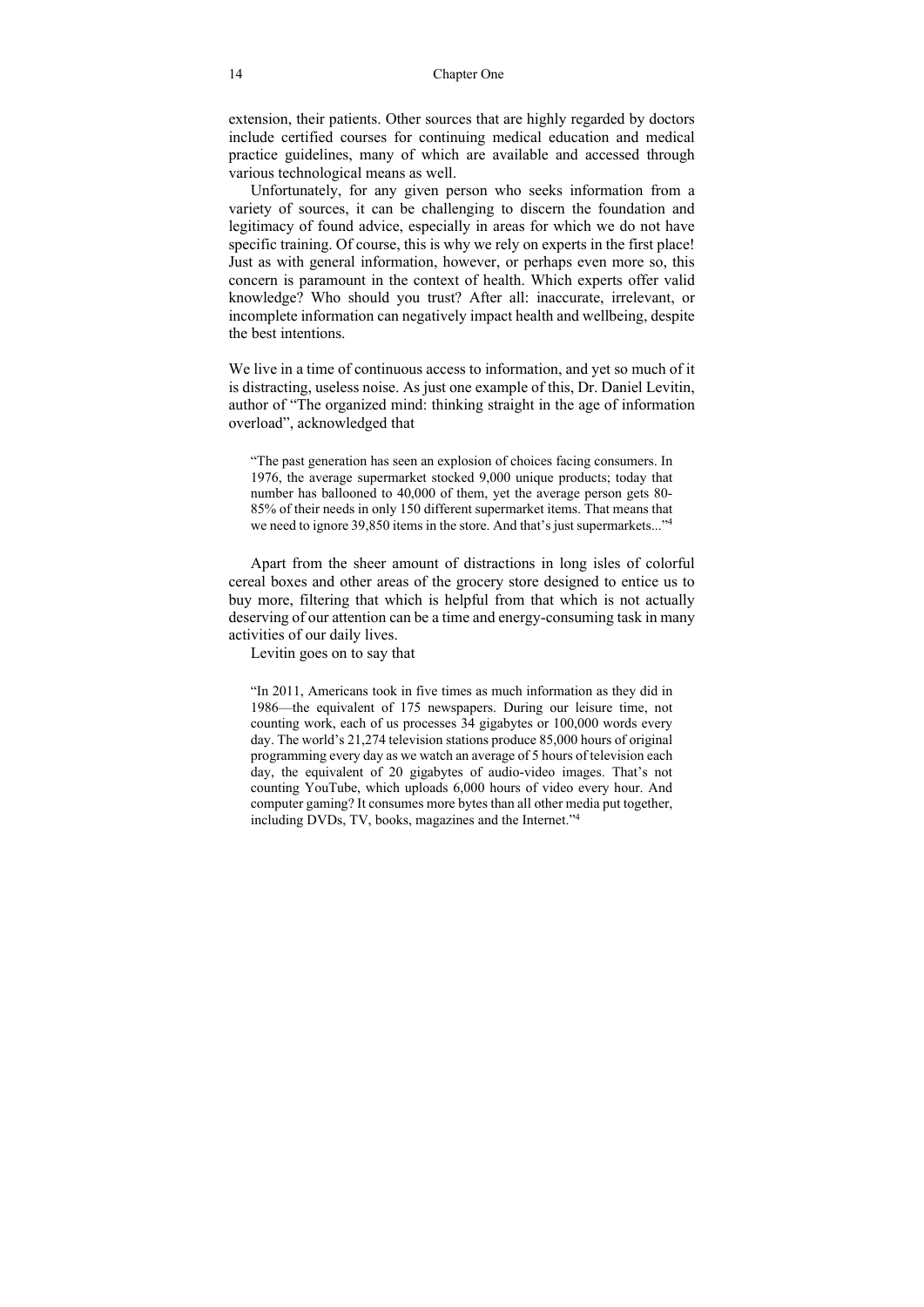Considering that these data are from 2011, the relentless stream of information will be even larger today. Not that I long for years past, when information was not literally at our fingertips… I remember the days when I would go to the university library and needed to find the topic of interest on cards, in index volumes of keywords, with the help of a kind librarian, or by using a very basic computer search. It was a tedious way of finding book chapters and scientific articles and it required wading through volume after volume of hard copies of journals and books. That approach was timeconsuming too, and definitely less convenient. Nevertheless, information overload is our constant companion and good judgment is an exercise in self-discipline.

Given the abundant information available on virtually any topic, there seems to be a paradoxical hunger for information on how to optimize health and wellbeing. The online offerings are vast, as are the bookstore sections of self-help literature and other books on healthy living, improving wellness, and happiness. Just over the past decade on Amazon alone, comparing 2008 to 2018, the number of books on health has tripled from 20,000 to 60,000.5 The keywords "happiness" and "diet" each result in a tenfold increase in books offered on Amazon, from about 2,000 to 20,000 and from around 3,000 to 30,000, respectively.

Perhaps a robust supply and demand in the sphere of healthy living should not be surprising, given that we (need to) accumulate most of our knowledge about this in adulthood. The curriculum in schools does not usually include much practical education on health and wellness. As a result, unless we are fortunate enough to have parents who model good health-behaviors, most of us are not equipped with the tools for lifelong wellbeing early in life, when it would be most helpful to establish such knowledge together with health-promoting habits.

The level of received education does come into play, but not directly: people with more advanced education and higher incomes are known to have better overall health.<sup>6</sup> This is evidenced by many indicators, including life expectancy. According to the annual report prepared by the Centers for Disease Control and Prevention (CDC)'s National Center for Health Statistics in 2011, data from 2006 indicated that 25-year-old women and men with a Bachelor's degree or higher had an average life expectancy of 8.6 and 9.3 years more, respectively, than those without a high school diploma.7 That is a big difference. Education level is also predictive of higher socio-economic status<sup>8</sup> and associated with lower risk factors for poor health such as obesity and smoking. In addition, chronic conditions are less common in people who have received more education.<sup>6</sup>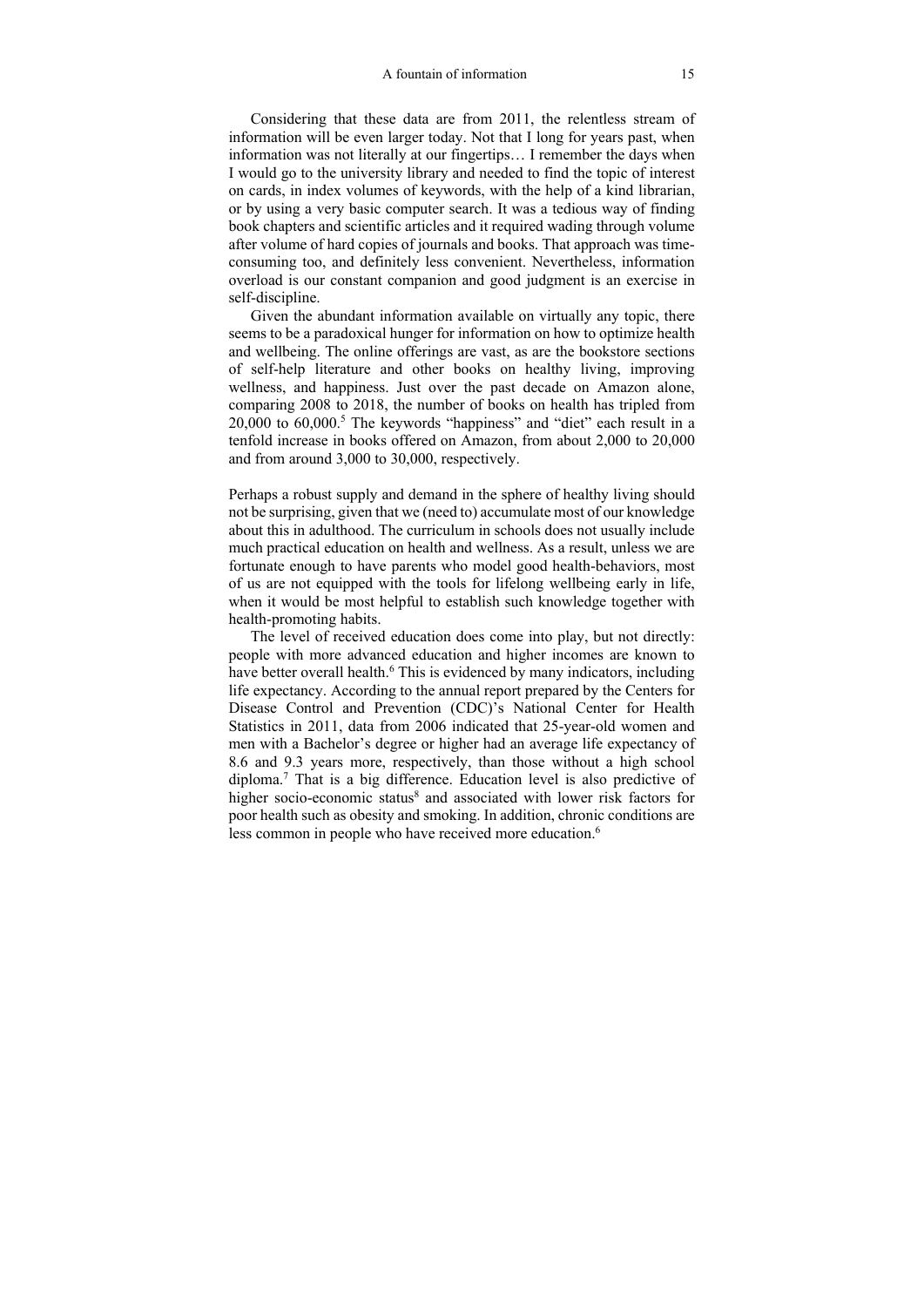#### 16 Chapter One

It would be a crude oversimplification to conclude that this positive association between level of education and health necessarily or largely resulted from more actual schooling on health issues. There is much more to that: health status and inequities depend on numerous factors, only one of which is education. They also include race, sex, early development, employment, income, degree of social integration or exclusion, and access to healthcare. According to the World Health Organization, the social determinants of health are those conditions in which people are born, grow, live, work, and age. These, in turn, are determined by how resources, money, and power are distributed locally, at the national level, and globally.<sup>9</sup>

Health literacy, generally defined as the skills and abilities to gain access to, understand, and use health-related information, $10$  is another factor that influences the likelihood of health and wellbeing. It is only one aspect, but it ties back to many of the determinants just listed. And whereas general illiteracy in the U.S. and other industrialized nations is uncommon, reading skills do influence how patients understand medical information. Many people struggle with this, both when such information is spoken and when it is written down.

Not surprisingly, comprehension of health information is strongly linked to health outcomes<sup>11</sup> because it involves the entire spectrum of communication between individuals and the healthcare system. Such information includes guidance on disease prevention and screening, education on health behaviors, and the explanation of a newly diagnosed disease. Patients may struggle to understand medication and treatment plans, but also be unclear on the management of a chronic disease, which in turn can hamper improvement or obstruct it altogether.

For many people, the entire healthcare system is difficult to navigate. This may allude to less-than-ideal education systems, but to be fair: the health information given to patients and the general public is often simply too difficult. It is frequently issued in complex language and presented in a way that exceeds the reading proficiency of average people with a high school diploma.<sup>10</sup> Why is that the case?

Healthcare providers are not trying to do a disservice to their patients, but providing effective, actionable information at a basic level requires a skill that their training did not focus on. It takes more than time and compassion: in the fast-paced world of medical care, it actually takes additional effort to avoid jargon and to provide key information in uncomplicated layman's terms. This is an experience Dr. Ellen Jo Baron can speak to. She is a clinical microbiologist with a tremendous passion for her work and a former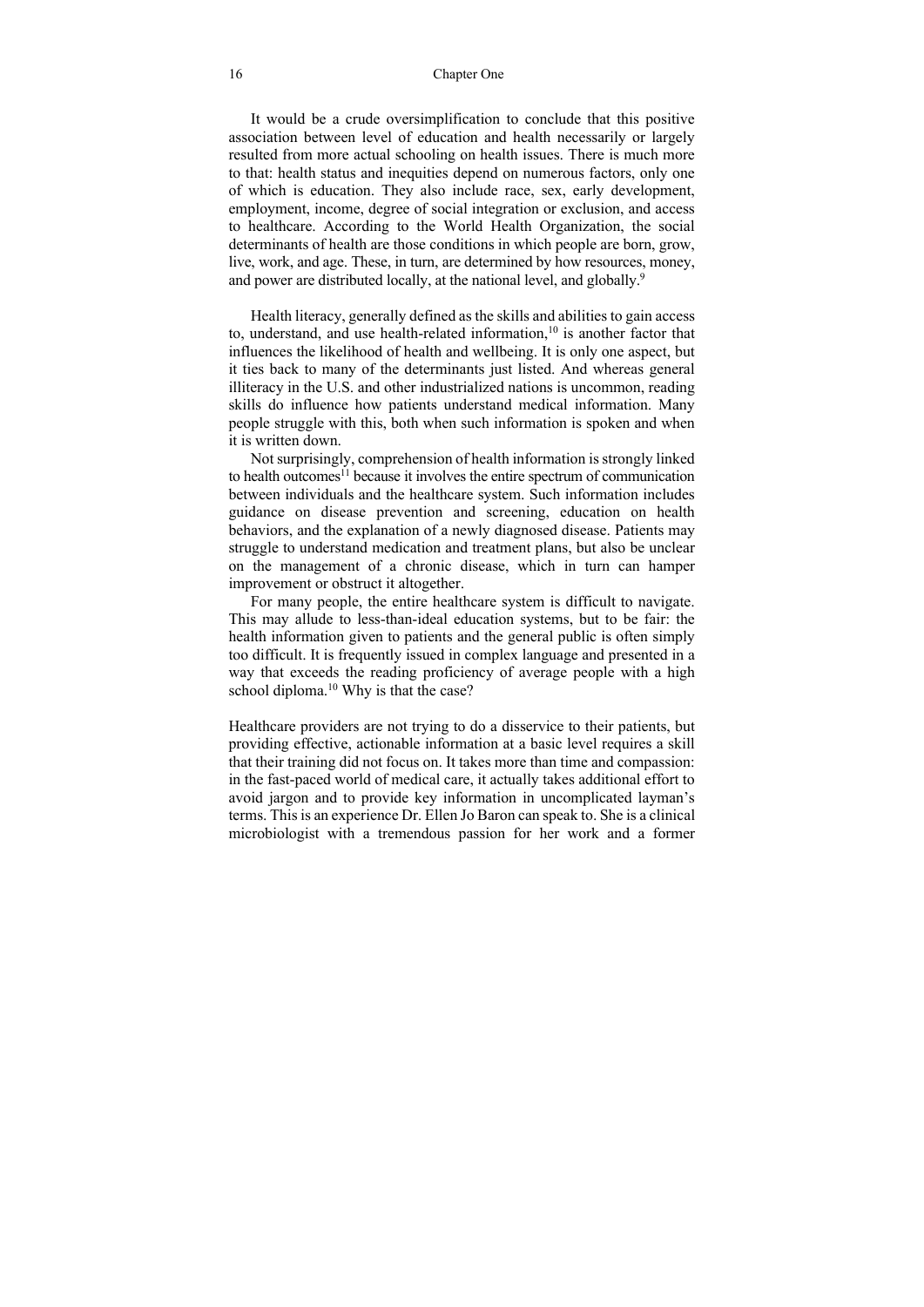medical director of the leading-edge microbiology and virology laboratories at the Stanford University Medical Center, where I had the pleasure of working with her.

Together with her colleague Dr. Jim McLaughlin, in 2008 she cofounded a nongovernmental organization, the Diagnostic Microbiology Development Program<sup>12</sup>, to set up basic microbiology laboratory testing in Cambodia. After her return from Southeast Asia, she shared with me how challenging it had been to keep the educational content for Cambodian hospital workers completely clear and stripped of all unnecessary frills. After consulting with local hospital staff, she organized hands-on instruction by highly qualified medical technologists, and ultimately devised visual flow charts with straightforward images of the process of bacterial culture, so that infections could be identified properly.

Healthcare in Cambodia has extremely limited resources, and previously even basic approaches to diagnostic microbiology were not available. Consequently, infections were often not diagnosed or not treated correctly, because the means to establish what caused the disease and which antibiotics would be able to eradicate the infectious agents were unavailable. Patients could have complications and even perish from very treatable infections, given knowledge and resources.

With Dr. Baron's efforts and her direct involvement, microbiology laboratories were established in multiple hospitals, as well as a reference laboratory service for infections that were difficult to accurately characterize. Her contribution to patient care in Cambodia has been vital to the improvement of the country's healthcare and is inspiring. It also highlights how important it is to overcome the language barrier, which can be caused not only by speaking different languages in the literal sense, but also by differences that amount to another type of language barrier: that between those who know the medical vocabulary and those who do not.

I like to think that I am tuned in to culturally sensitive patient care, but must admit that I have been guilty of "medi-speak" myself: at Clackamas Volunteers in Medicine13, the free clinic where I work to provide medical care to un(der)insured patients, I wanted to put together a handout for patients with diabetes so that they could understand the meaning of a laboratory measurement for long-term blood sugar control (HbA1C). I wrote it in what I considered easy-to-understand language, covering everything I thought would be good to know and helpful to grasp. Then, I asked our staff and volunteers, some of whom were native English speakers whereas others were not, to read it, and to let me know their thoughts. The feedback I received was kind but clear: yes, it provided an explanation of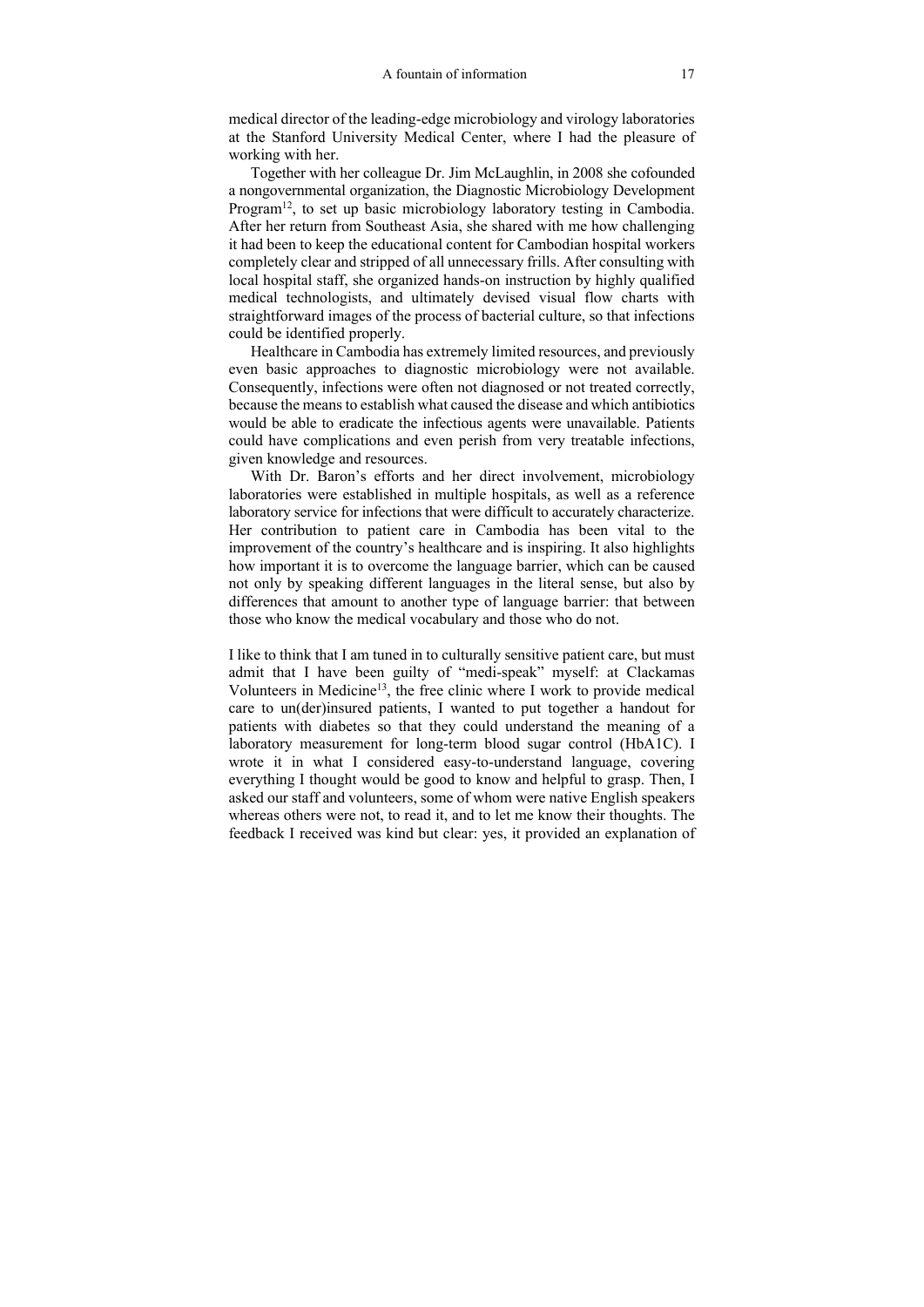what the measurement was based on, of what happened in the body, and of how it impacted health in the long run, but it was far too detailed, with difficult words and without any visual context. Furthermore, it did not explain in a compelling way why the patient needed to take action today or should care to remember this in the future.

In other words, it failed to bring home how this measurement would be *important* in daily life and *relevant* in the long term. My initial response was surprise, but when I looked at it again I realized that their comments were spot-on. Our clinic manager soon found some example images that explained the same thing in a way that was much easier to comprehend for all patients, regardless of education level or language background, and we are now using a handout she designed, unless someone wants to have more background information. As you can imagine, only a very small minority of patients shares my fascination with the chemistry that takes place on a subset of cells in the body!

The bottom line is this: unless healthcare providers and healthcare facilities become true partners to patients and reduce barriers to understanding, literacy-related obstacles to improving health will remain. But health communication finally does receive systematic attention $11$  and it is now understood that it must be addressed beyond the written and spoken word. Signage in healthcare facilities, the environment of a medical practice, and navigation of the overall healthcare system are being evaluated as well, and hopefully will be improved. Change takes time, however. And when the medical process is perceived to be confusing, people either give up altogether or try to find information they can understand. After all, there is an abundance of information available on the internet and on social media, and finding something, anything, on a topic of interest is easier than ever. The big challenge remains to differentiate helpful from unhelpful or even perilous information. Which brings us back to experts…

A few days before her 61<sup>st</sup> birthday, novelist and non-fiction writer Anne Lamott wrote down some things that she knows for sure. In her talk: "12 truths I learned from life and writing" she shared that one of these is that

"Everyone is screwed up, clingy, and scared, even the people who seem to have it most together. They are much more like you than you would believe, so try not to compare your insides to other people's outsides."<sup>14</sup>

Her point is well-taken. Our personal work, whatever it is, is an inside job, and perfection does not exist. The celebrity status that is bestowed upon some experts, or that some so successfully project about themselves, is best viewed with a healthy dose of skepticism.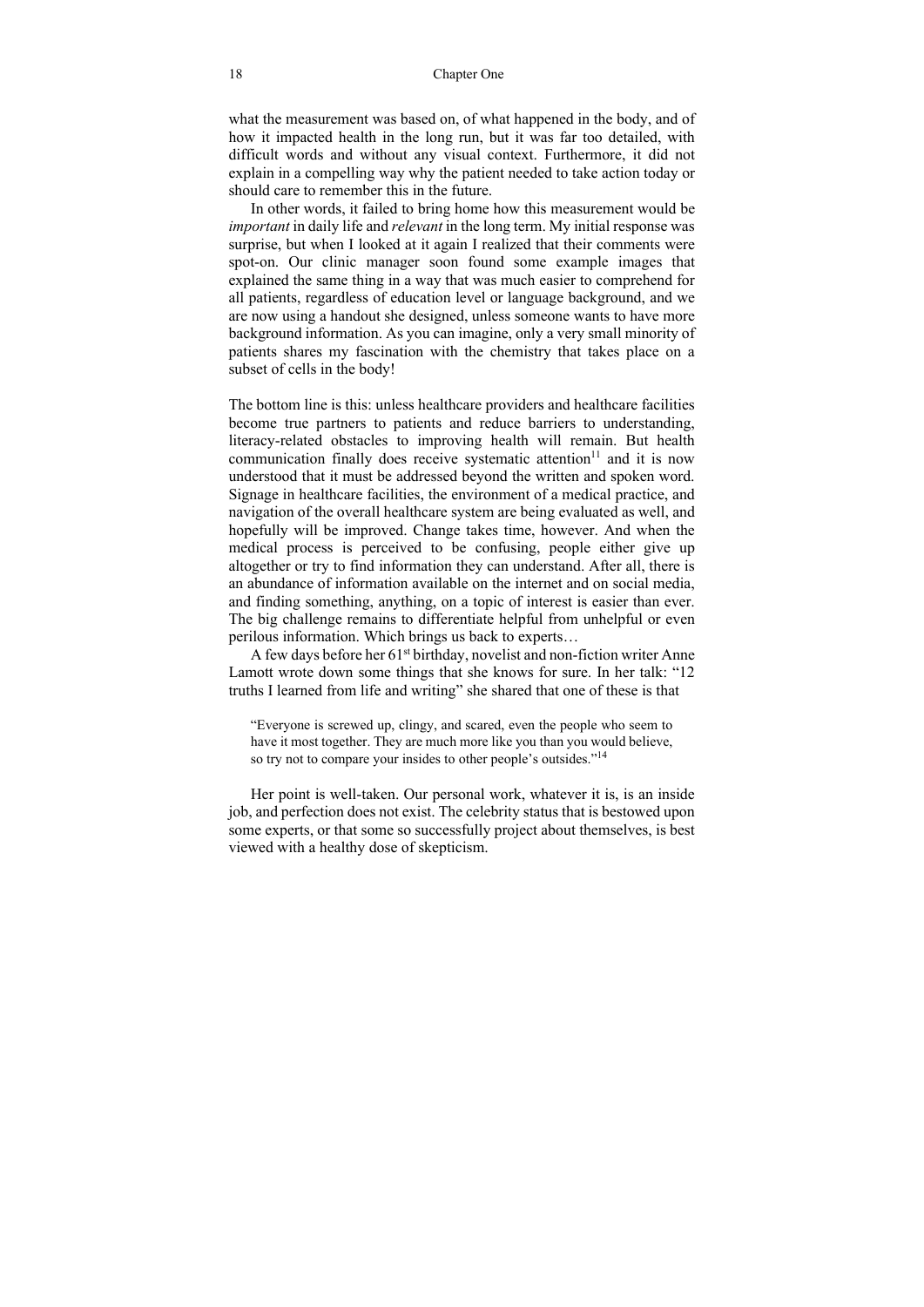Long before Anne Lamott's insights, Franklin D. Roosevelt in a speech from 1942 remarked:

"There are as many opinions as there are experts"<sup>15</sup>

and that, for sure, has not changed. Opinions can provide a starting point, but ultimately our goals must be supported and advanced by information that is accurate and applied in the right context. As my neighbor at the restaurant lamented, there is no solution that necessarily fits all. This is certainly the case for many dimensions of health and wellbeing. On the positive side, there is a vast sea of knowledge that, when navigated well, can inform sound decisions. Unfortunately, a lot of beacons in that sea look deceptively real, but are not going to give us safe passage through the shallows…

#### **Key points:**

- There is a profusion of information in the area of health and wellbeing. Some is factual and some is personal opinion. Some is spot on, but some is unreliable, not applicable, or incomplete.
- Misinformation can be detrimental to health and wellbeing.
- Physicians are recognized health experts, but interactions of patients with their doctors can be frustrating, confusing, or just too fleeting, causing people to either give up or seek their answers elsewhere, in information they can understand.
- $\alpha$  How well we understand and evaluate information on health is strongly linked to health outcomes. If healthcare providers and healthcare facilities reduce barriers to understanding, obstacles to improving health can be reduced.